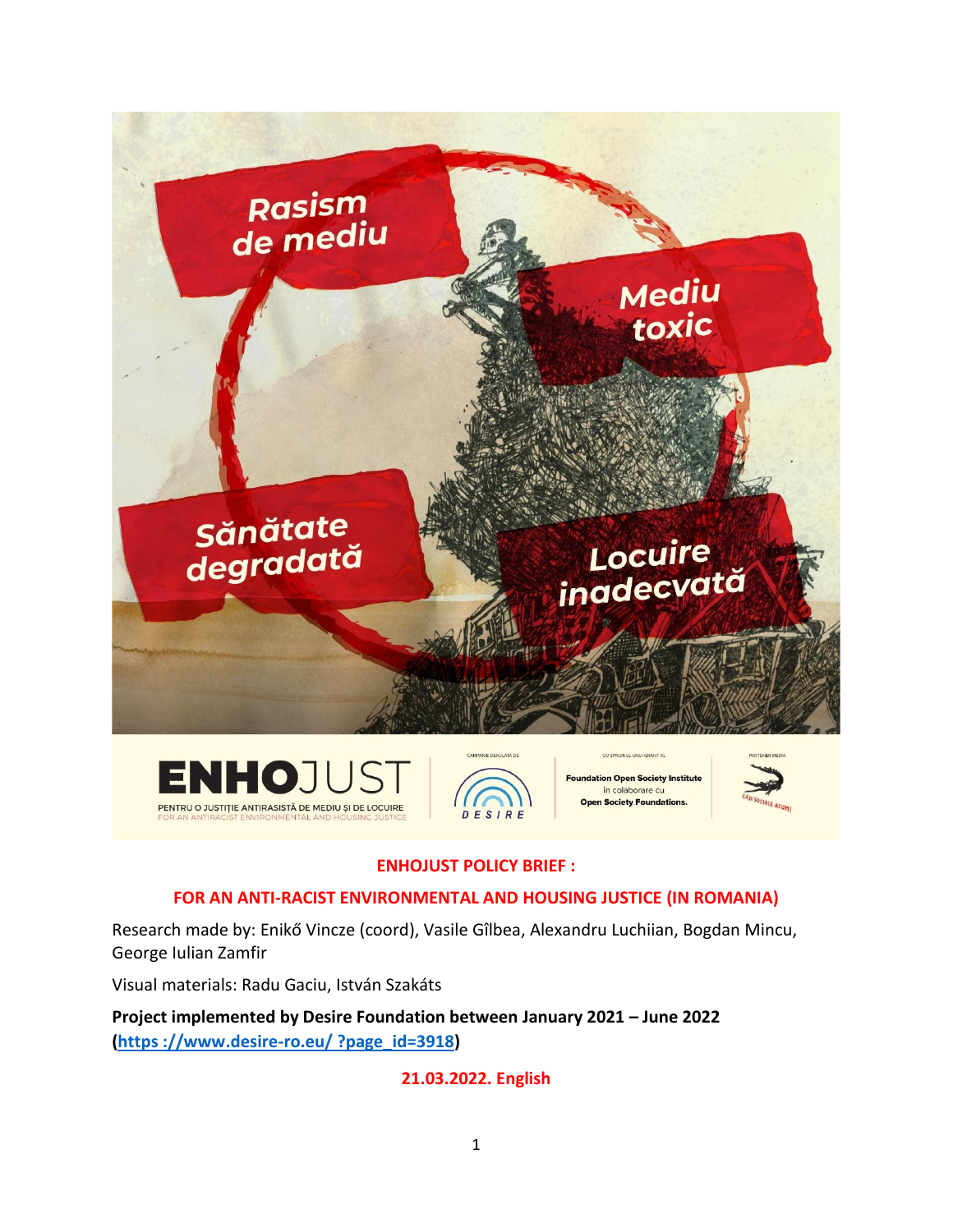#### **CONTENTS**

#### INTRODUCTION. ENHOJUST CONCEPTUAL MATRIX

1. The ENHOJUST conceptual matrix in the context of the project

- 2. Environmental justice, and the right to a healthy environment
- 3. Housing justice, and the right to adequate housing
- 4. Housing and environmental justice, and the right to live/ to be housed in a healthy environment

5. Anti-racist environmental and housing justice, and the right not to be excluded from the right to live/

to be housed in a healthy environment

PART I. POLLUTION / TOXICITY, HOUSING, AND HEALTH - Conclusions, with the formulation of principles for public policies that should address the racial inequalities caused by the triple injustice "toxic environment - inadequate housing - poor health"

1. The objectives of our study

2. Conclusions on the formation of the residential area in Pata Rât and principles for policies to address such housing situations

3. Conclusions on the pollution of the Pata Rât area and principles for policies to respond to such situations

PART II. REGULATIONS REGARDING THE RELATIONSHIP BETWEEN ENVIRONMENT, HEALTH, AND HOUSING - The urgent need to improve the legislation on the right to a healthy environment and the mechanisms for monitoring cases of housing in a toxic environment by state institutions

1. Harmonization of the Romanian legislation with the European one in the field of environment

2. Legislative gaps in Romania regarding housing in a healthy environment

3. The need to improve institutional mechanisms for monitoring housing in a toxic environment

AFTERWORD. CLAIMING PUBLIC POLICY FOR AN ANTI-RACIST ENVIRONMENTAL AND HOUSING JUSTICE

1. Integrating ENHOJUST claims into the recent European trend of awareness about the link between environmental justice and social justice

2. The principles of ENHOJUST claims arising from the recognition of the dangers of living in a toxic environment

3. Obligations of local public authorities regarding the right to a healthy environment, and in particular the protection of the most vulnerable exposed to toxicity due to the environment in which they live 4. Obligations of local public authorities regarding the right to adequate housing, and in particular the protection of the most vulnerable exposed to toxicity due to the environment in which they live 5. Concluding remarks: The obligation to ensure conditions for the achievement of anti-racist

environmental and housing justice or the right to live in a healthy environment for all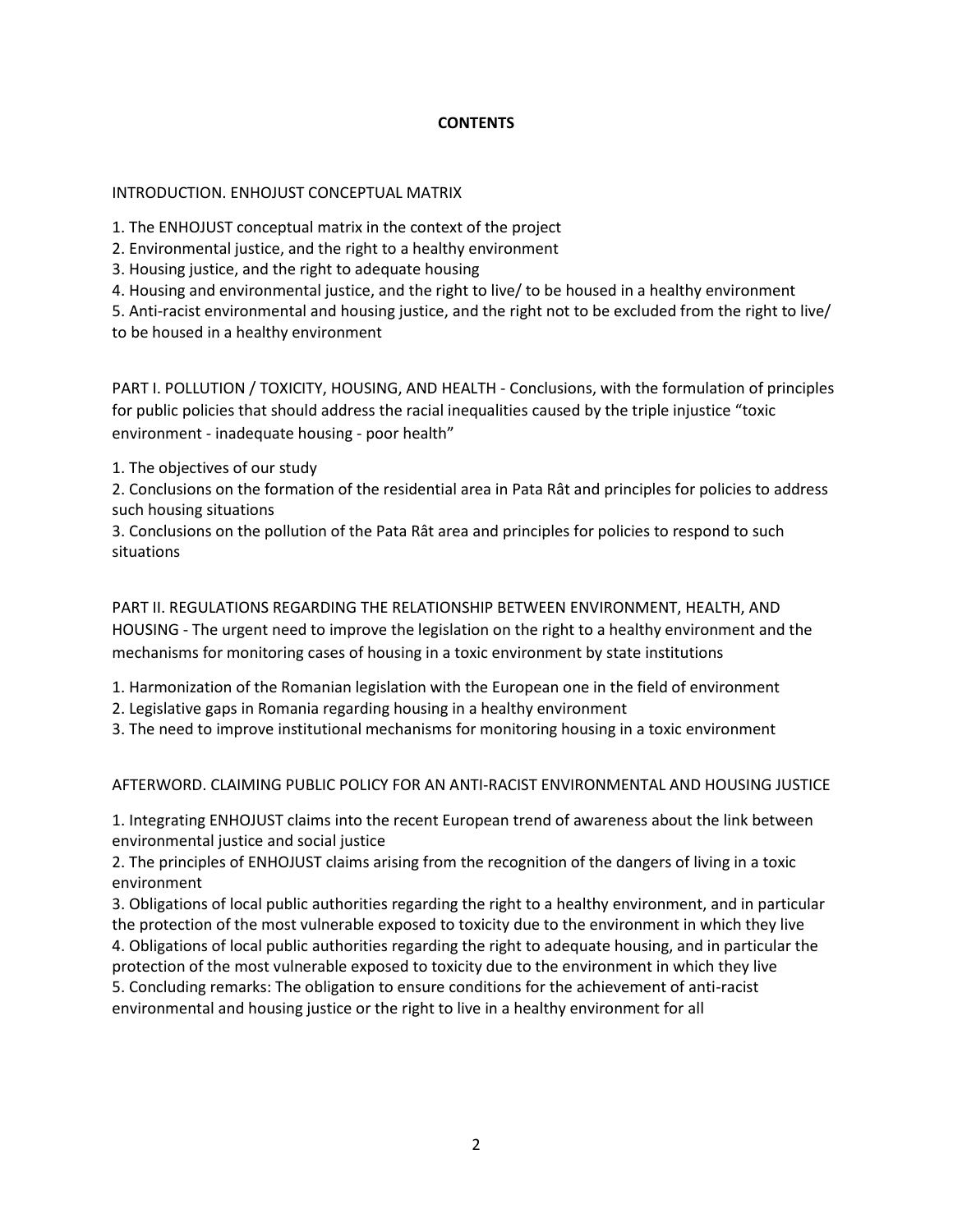### **INTRODUCTION. ENHOJUST CONCEPTUAL MATRIX** (Enikő Vincze)

#### **Contents**

1. The ENHOJUST conceptual matrix in the context of the project

2. Environmental justice, and the right to a healthy environment

3. Housing justice, and the right to adequate housing

4. Housing and environmental justice, and the right to live/ to be housed in a healthy environment

5. Anti-racist environmental and housing justice, and the right not to be excluded from the right to live/ to be housed in a healthy environment

#### **1. The ENHOJUST conceptual matrix in the context of the project**

Through the research carried out in the ENHOJUST project, we aimed to capture the phenomenon of housing in a toxic environment, combining the sociological approach with the legislative, medical, and technical perspective, and measuring air pollution in areas deprived of adequate living conditions. The results of the research are discussed in Part I and II of the report.

Through the ENHOJUST media campaign we want to contribute to raising awareness about the link between polluted environment, inadequate housing, and poor health, but also to make the state responsible for its obligations to ensure, through public policies, the right to live in a healthy environment and to create socio-economic conditions in which all people can exercise this right.

In addition to the two major sets of activities above, through ENHOJUST we also aimed at developing the concept of anti-racist environmental and housing justice. The introductory chapter of our report is dedicated to this endeavor, detailing the conceptual matrix from below. The latter was designed to reflect the complexity of the interdependencies between housing, the environment and health, and the various forms of social justice.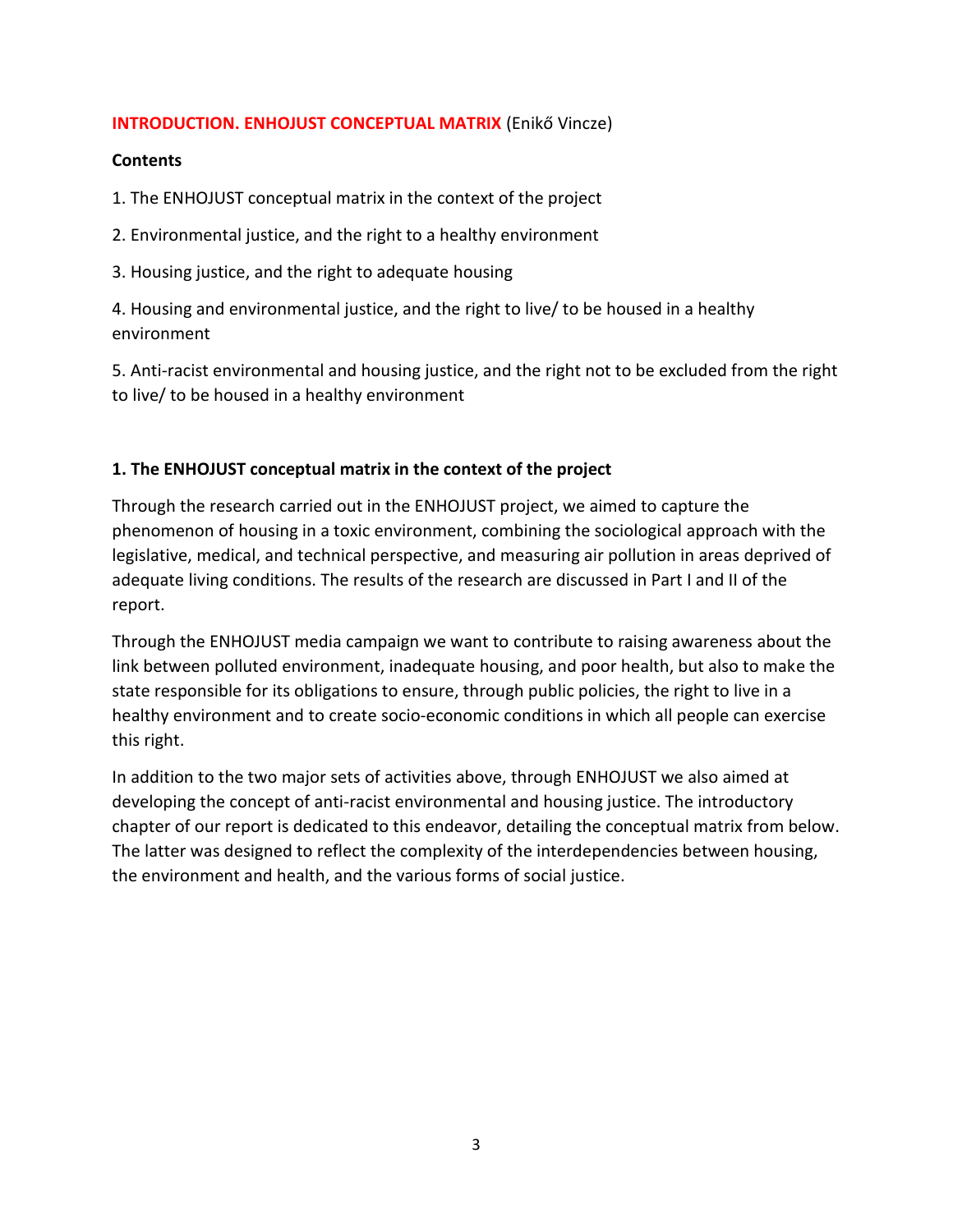## *ENHOJUST conceptual matrix*



We believe that in Romania there is a need for environmental, housing, and health policies that adopt an anti-racist perspective and eliminate the possibility that people stigmatized and inferiorized on the basis of their ethnicity, class, or social status, are forced to live in a toxic environment that endangers their health and life. For this reason, at the end of our report, we will make some recommendations for an anti-racist intersectional policy. Beyond the report, we aim to help building the anti-racist solidarity between the environmental movement and the housing justice movement that could come to the broader support of the ENHOJUST recommendations/ demands.

## **2. Environmental justice, and the right to a healthy environment**

The concept of environmental justice dates back to the 1980s when civic movements in the United States claimed the right of marginalized racial groups to be protected from toxic environments. Later the movement expanded both geographically (towards the countries of the Global South) and thematically (including among victims of environmental injustice several disadvantaged groups, and bringing into discussion international environmental discrimination).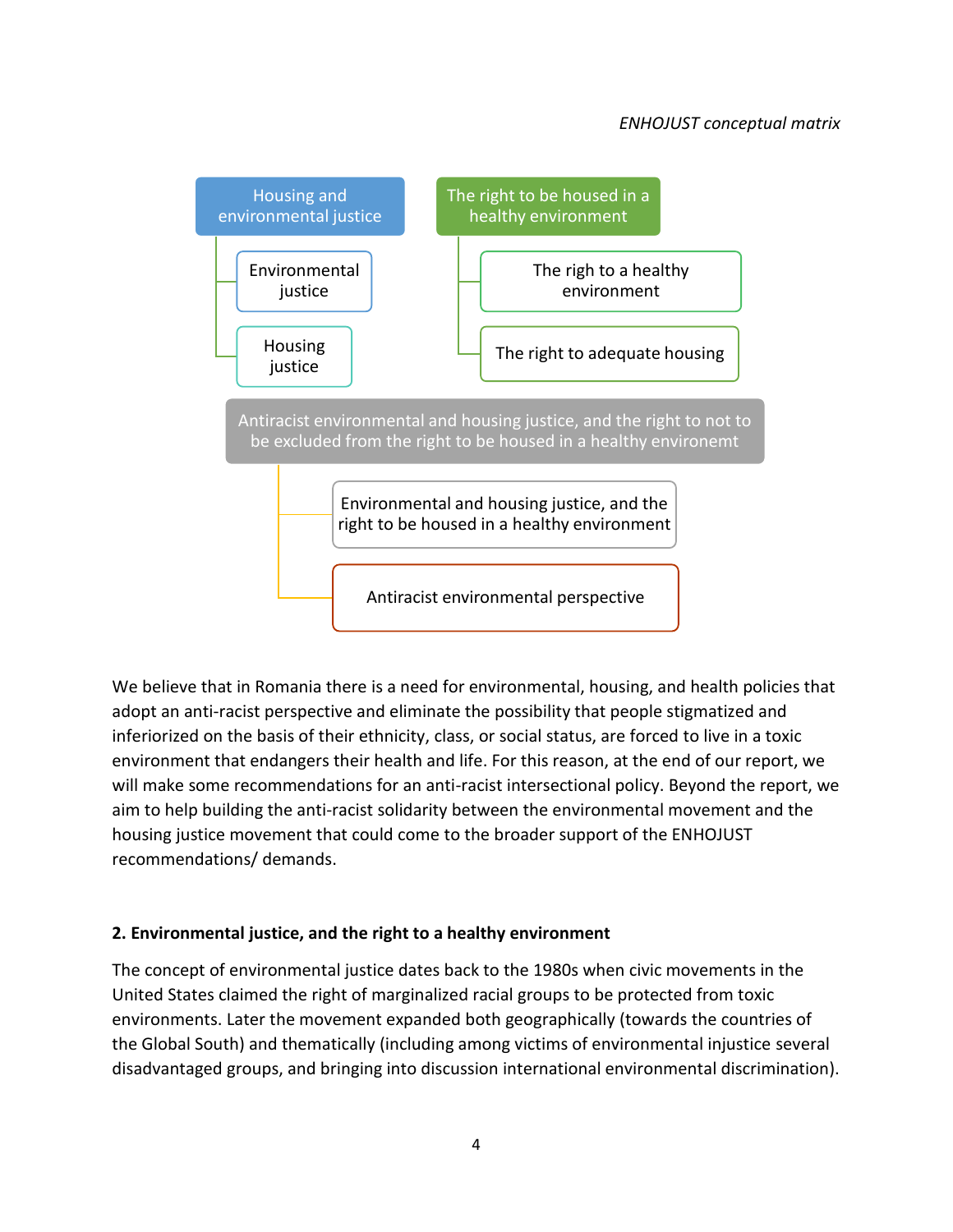Beyond the civic movements, legislative initiatives in some states show that it is not only desirable that the issue of environmental justice is regulated from a legal point of view, but also that this is possible if there is political will for such an effort. An example for this is the Assembly Bill No. 1628/2019 of the United States, whose text is available here: [https://leginfo.legislature.ca.gov/faces/billNavClient.xhtml?bill\\_id=201920200AB1628.](https://leginfo.legislature.ca.gov/faces/billNavClient.xhtml?bill_id=201920200AB1628)

But we must also mention in this context the Aarhus Convention, an international treaty of the United Nations (Aarhus Convention on Access to Information, Public Participation in Decisionmaking and Access to Justice in Environmental Matters). The guide developed to help implement this convention is available here:

[https://unece.org/DAM/env/pp/Publications/Aarhus\\_Implementation\\_Guide\\_interactive\\_eng.](https://unece.org/DAM/env/pp/Publications/Aarhus_Implementation_Guide_interactive_eng.pdf) [pdf\)](https://unece.org/DAM/env/pp/Publications/Aarhus_Implementation_Guide_interactive_eng.pdf).

By Law no. 86 of May 10, 2000, Romania ratified the Aarhus Convention, so it has assumed that it will comply with and implement it through appropriate measures at the national level (the law is accessible here - http://mmediu.ro/app/webroot/uploads/ files / 1 Conventia Aarhus.pdf). Arguments in this law include the need to:

- recognize that everyone has the right to live in an environment conducive to his or her health and well-being;
- citizens must have access to information, be entitled to participate in decision-making and be able to have access to justice in environmental matters, and, where appropriate, be assisted in exercising this right.

Romanian Law 86/2000 provides, among other things, that:

- the state will not request any derogation from existing rights regarding access to information, public participation in decision-making, and access to justice in environmental matters;
- in the event of any imminent threat to human health or the environment, caused by human activities or due to natural causes, all information that would enable the public to take preventive measures or to mitigate the adverse effects of that threat, should be disseminated immediately and without delay by the public authorities to members of the public, who may be affected.

The integration of the principle of environmental justice into the international human rights system has been achieved through the idea of the right to a healthy environment. This right was recognized by the United Nations Human Rights Council in October 2021 (HRC / RES / 48/13). The act is a very important milestone for the environmental legislation of each Member State because the right to a healthy environment creates an obligation for the state to control pollution, to develop and implement legislation to protect people affected by environmental problems, and to ensure environmental justice in this way. The right to a healthy environment is connected with other rights, such as the right to water, food, or the right to health. The principle pursued by the right to a healthy environment is to address the negative impact of the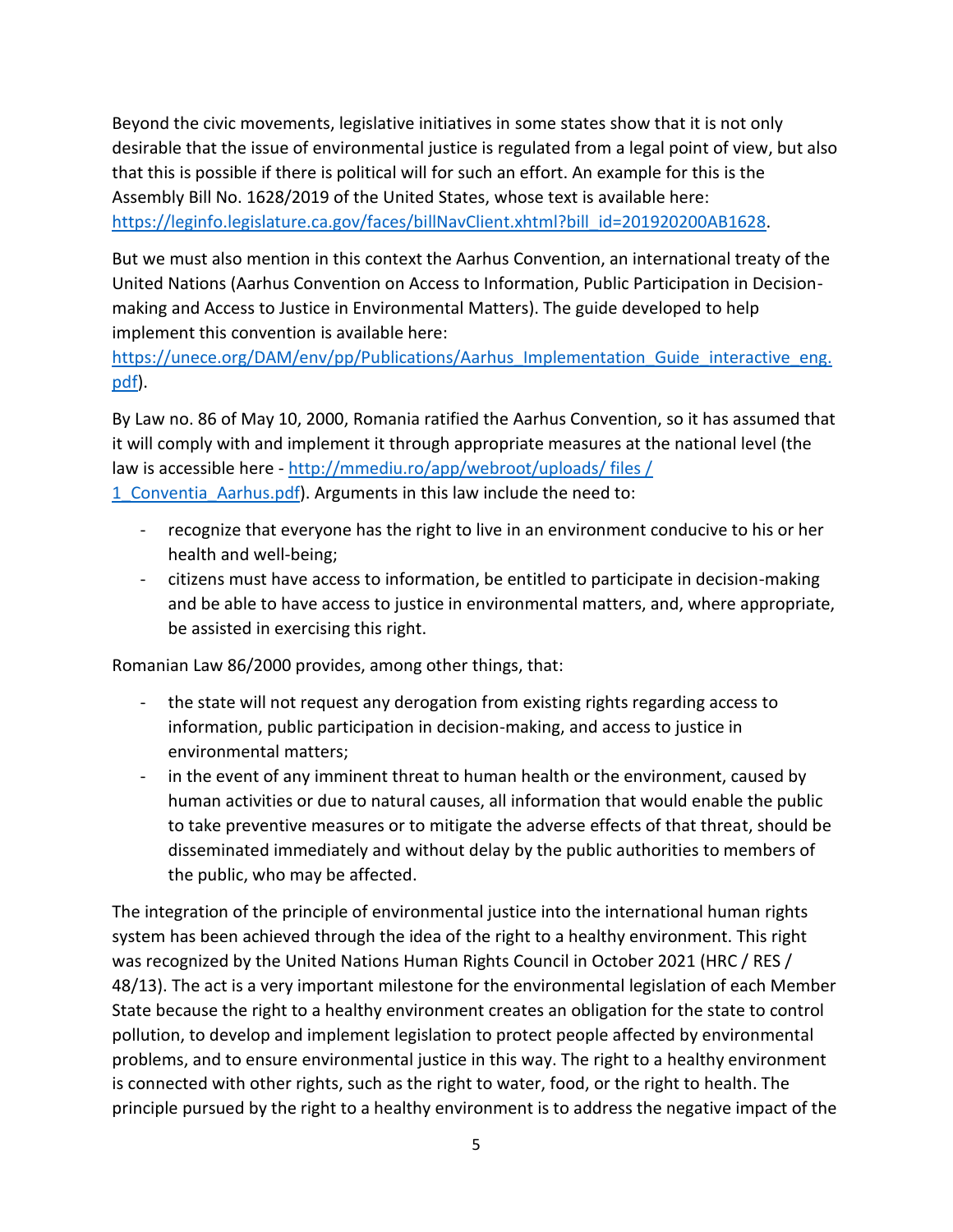environment on human health, which is a novelty compared to the traditional approach in the field. The latter was limited to the quality of the environment itself and neglected the relationship with human health and polluted/toxic environment.

By the revision of Law no. 429/2003, the Romanian Constitution included Art. 35 - The right to a healthy environment, and several subsequent paragraphs, among which the following: (1) The state recognizes the right of every person to a healthy and ecologically balanced environment; (2) The state provides the legislative framework for the exercise of this right.

The link between the right to a healthy environment and environmental justice means guaranteeing the right to a healthy environment for all, regardless of class and social status, ethnicity, profession, or other identity and/or socio-economic characteristics. In short, this link refers to the need to achieve social justice in terms of environmental impact on health. The idea of environmental justice results from the recognition that not everyone has equal access to the right to a healthy environment due to the wider socio-economic inequalities in a capitalist society, but also due to the discriminatory institutional treatment of vulnerable groups.

## **3. Housing justice, and the right to adequate housing**

Housing justice is a broader concept than the notion of the right to housing, because, beyond the legal aspect of housing rights, it refers to all the social, economic, and political conditions that make it possible for all people to make effective use of their right to housing provided by the legislation.

Housing justice is the manifestation of social justice in the field of housing: that is, it means a state of affairs, in which all people have effective access to adequate housing, regardless of their class or social status, ethnicity, profession, or any identity and socio-economic criteria. We can therefore say that housing justice translates, on the one hand, into the right to adequate housing, and on the other hand into housing and development policies, which develop a housing stock by recognizing the social value of housing.

Concerning the right to adequate housing, it has been recognized as part of the right to an adequate standard of living in Article 25 of the 1948 Universal Declaration of Human Rights and Article 11.1 of the International Covenant on Economic, Social, and Cultural Rights of 1966. Since then, other international human rights treaties have linked the right to adequate housing to the right to protection of the home and privacy

[\(https://www.ohchr.org/EN/Issues/Housing/Pages/AboutHRandHousing.aspx\)](https://www.ohchr.org/EN/Issues/Housing/Pages/AboutHRandHousing.aspx).

The United Nations Committee on Economic, Social, and Cultural Rights has emphasized that the right to adequate housing must not be interpreted restrictively. Rather, it should be seen as the right to live somewhere safe, in peace, and dignified. The characteristics of the right to adequate housing are clarified mainly in the general observations no. 4 (1991) of the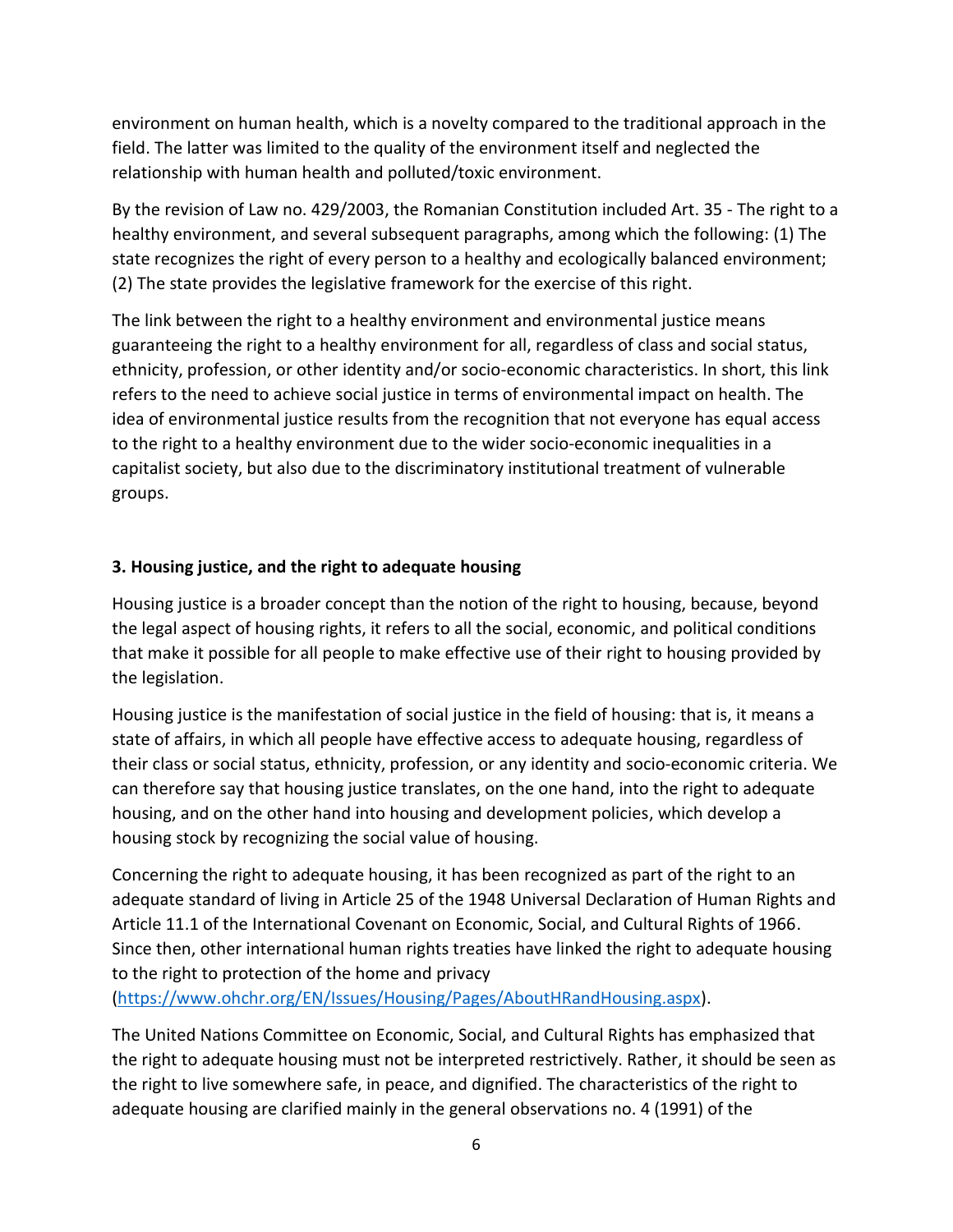Committee on the Right to Adequate Housing and no. 7 (1997) on forced evictions. The freedoms included in the right to adequate housing are: protection against forced evictions and the arbitrary destruction and demolition of one's home; the right not to be subjected to arbitrary interference with people's privacy, family, home or correspondence; as well as the right to choose one's residence, the place of residence and the freedom of movement. Other component rights of the right to adequate housing include: security of ownership; restitution of housing, land, and property; equal and non-discriminatory access to adequate housing; and participation in housing-related decision-making at the national and community level.

The United Nations High Commissioner for Human Rights considers that the right to adequate housing means the simultaneous fulfillment of seven criteria, as follows:

- Legal security of possession: regardless of the type of possession, it is necessary to guarantee legal protection against eviction or other risks related to housing.
- Financial accessibility: the financial costs of housing should not be so high as to make it impossible for people to meet other needs (food, school education, health care, etc.).
- Habitability: Ensuring elements such as adequate space, protection from cold, heat, wind, rain, etc., and protection from other elements that endanger health (for example pollution).
- Accessibility of services, facilities, and infrastructure: adequate drinking water, waste collection, electricity, heating, hygiene.
- Access for all: the special needs of the poor, people with disabilities, people belonging to discriminated groups, victims of natural or political disasters should be met when it comes to the provision of adequate housing.
- Location: ensuring access to various employment options, medical services, schools, institutions for the care and education of children, ensuring housing in a healthy environment (not in polluted environments or near toxic sources).
- Cultural adequacy: ensuring the expression of cultural identity and preferred lifestyle.

Concerning reconnecting the idea of housing to its social value, it must be stated, as Leilani Farha, the UN Special Rapporteur on Adequate Housing has repeatedly said, that in recent decades, all over the world, housing has rather become an asset for investment or a speculative commodity, in which investors park their capital to increase profit (for example the Statement of the Special Rapporteur on the right to adequate housing, 79th session of UNECE, Committee on Housing and Land Management, Ministerial Meeting, 2017; Guidelines for the implementation of the right to adequate housing, 2019).

## **4. Housing and environmental justice, and the right to live in a healthy environment**

As we have shown in the two points above, the notions with which we operate in the ENHOJUST project are already recognized in international law (environmental justice and the right to a healthy environment; housing justice and the right to adequate housing), even if the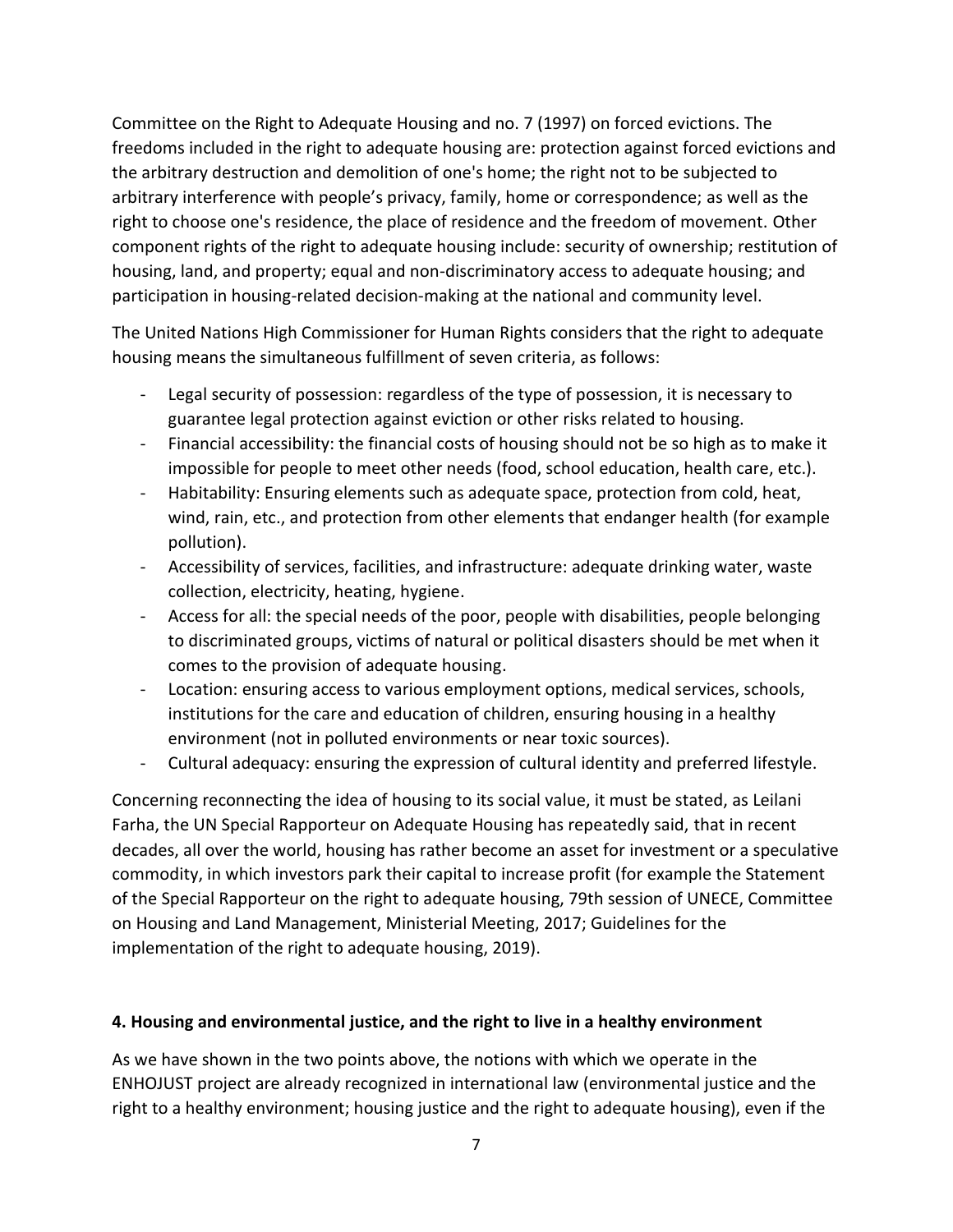realities of capitalist society do not allow their realization, and even if they are not fully transposed into Romanian legislation and are not ensured by public policies in Romania.

Based on these recognitions, ENHOJUST aims to develop a new concept at the intersection of the two types of justice discussed above: this is the concept of housing and environmental justice. If environmental justice means ensuring the right to a healthy environment and housing justice means ensuring the right to adequate housing, housing and environmental justice means ensuring the right to live in a healthy environment.

Relating housing to environment and health is based on recognizing that housing conditions include not only the characteristics of the home in which we live but also the environment where our homes are located. That is why the right to a healthy environment is closely linked to the right to adequate housing. Or, in other words, environmental justice and housing justice, in the senses elaborated above, are interconnected.

The right to a healthy environment directly and organically implies the right to live in a healthy environment. Conversely, living in a toxic environment violates the right to a healthy environment, but also the right to adequate housing and the right to health.

People live in homes that may or may not give them the chance to protect themselves from illness, as well as the chance to be treated appropriately when they become sick. The condition of their house, but also the environment in which their house is located, is a condition of their health. Those who live in inadequate conditions or a polluted environment, are more vulnerable to diseases and are deprived of the factors needed for the treatment of such diseases.

Life-threatening diseases are largely due to environmental factors (at work, around the home, in the vicinity of schools, etc.). Life expectancy and healthy life expectancy are also determined by the quality of water, air, and soil. But, of course, it also depends on the condition of the home in which we live and the conditions of our working places.

# **5. Anti-racist environmental and housing justice, and the right not to be excluded from the right to live in a healthy environment**

Referring to environmental injustice in a racist context, in the 1970s and 1980s environmental justice activists began to use the concept of environmental racism.

We know that in general racism denies human dignity to certain categories of people inferiorized by the majority society due to their ethnicity and/or socioeconomic status. But racism does not do only that. Racism also kills by depriving stigmatized people of the proper conditions of life. Racism can also kill by forcing people to live in toxic environments, endangering their health and life. In such cases, we are dealing with the phenomenon of environmental racism. Environmental racism makes it possible and tries to justify the forced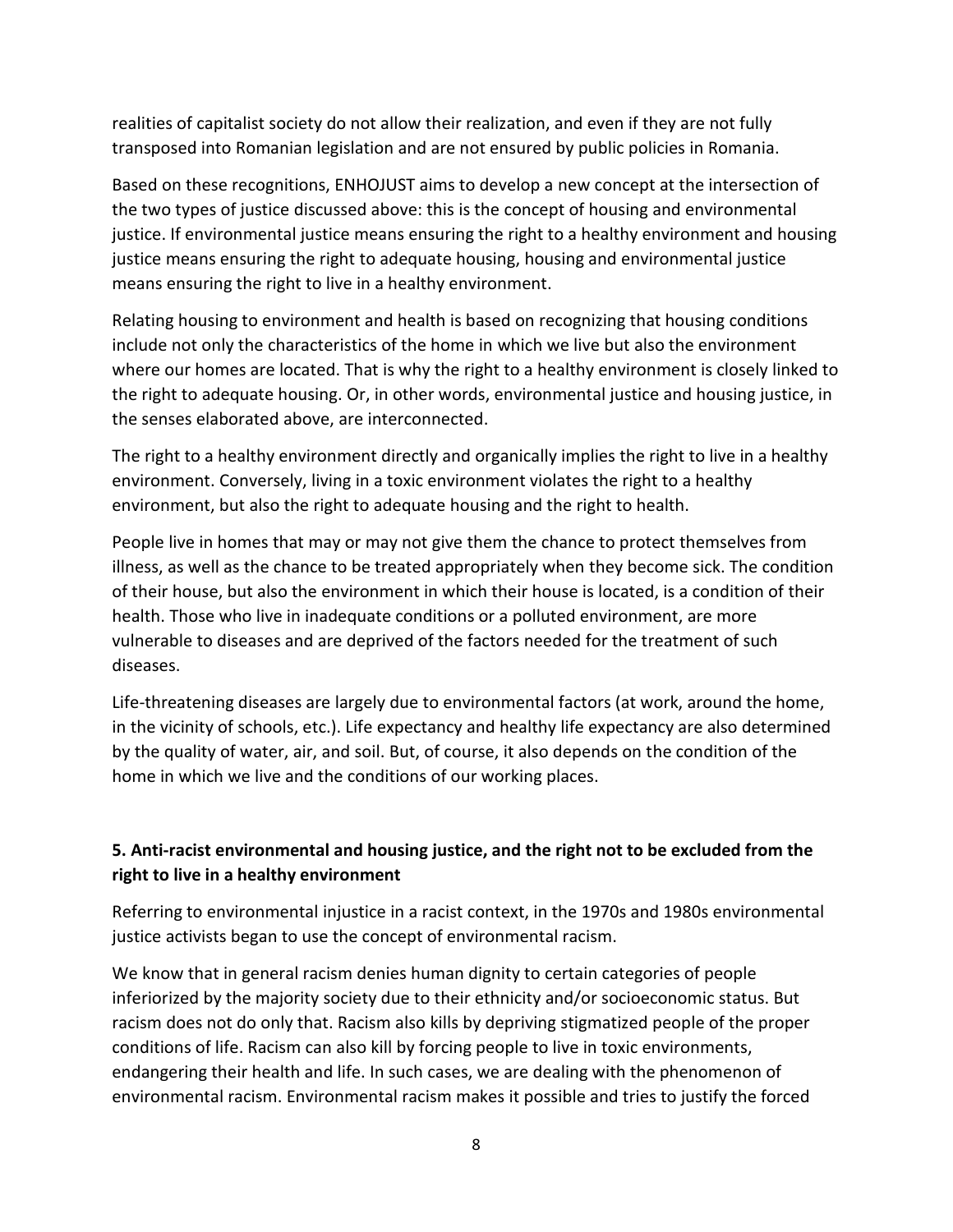relocation of people near toxic platforms (such as landfills, water treatment plants), but also the construction of poisonous platforms at a short distance from the homes of those who are inferiorized, stigmatized, and disregarded both by the majority society in general, and by housing, environmental and health policy in particular.

Anti-racist environmental and housing justice imposes public policies that:

- make connections between housing, the environment, and health;
- are based on the analysis of the connections between inadequate housing, the toxic environment and poor health or even reduced life expectancy;
- have the potential to result in the improvement of the living conditions for all, including, but not limited to, healthy living;
- include additional measures to counteract the effects of environmental racism on categories of people identified through their identity (example Roma) and/or through their social condition (example the poor), which precisely because of environmental racism are excluded from the right to live in a healthy environment.

In short, anti-racist environmental and housing justice means a state of affairs, in which no one is restricted from exercising the right to live in a healthy environment, or in which no one is excluded from this right. As stated by Government Ordinance no. 137 of 31 August 2000 on the prevention and sanctioning of all forms of discrimination, approved by Law 48/2002, in Romania equality between citizens it should be guaranteed alongside the exclusion of privileges and discrimination in what regards the exercise of economic, social and cultural rights, including the right to housing, but also the right to health and the right to a healthy environment. Translating the provisions of the anti-discrimination legislation on the right to live in a healthy environment, the Romanian state is obliged to ensure that in Romania there is no discrimination in this area either: that is, no one's right to live in a healthy environment is not restricted; or that there are no practices, criteria, provisions, behaviors that distinguish between people based on race, nationality, ethnicity, belonging to a disadvantaged category, and in this way discriminate and create inequality. Equality between citizens and the exclusion of discrimination are principles that must be applied to the right to live in a healthy environment, too.

The Romanian anti-discrimination law clearly states that special measures implemented to protect disadvantaged people are not only non-discriminatory against those who do not need them to exercise their rights but are necessary to prevent discrimination and to ensure equality between people as regards their de facto access to the rights provided by law. That is why antiracist environmental and housing justice imposes not only universal public policies to ensure the right of everyone to live in a healthy environment. It also requires special measures for people facing unhealthy housing conditions and unequal treatment and institutional racism based on their ethnicity or social disadvantages.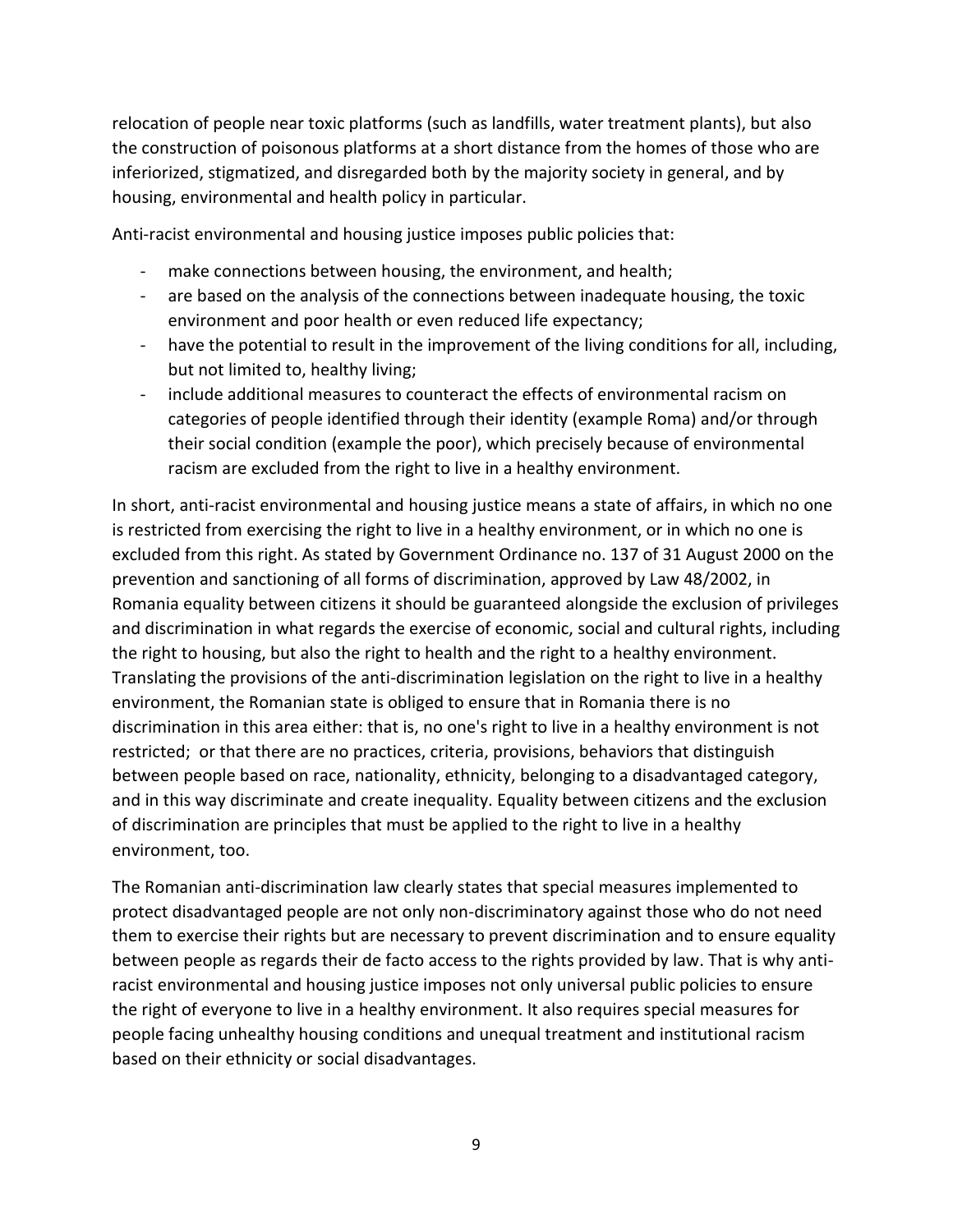**PART I. POLLUTION / TOXICITY, HOUSING, AND HEALTH (**(Bogdan Mincu, Alexandru Luchiian, Enikő Vincze)

**Conclusions, with the formulation of principles for public policies which should respond to racialized inequalities produced by the triple injustice "toxic environment – inadequate housing – poor health"** 

## **Contents**

1. The conclusions of Part I of the ENHOJUST report in light of the objectives of our study

2. Conclusions on the formation of the residential area in Pata Rât and principles for policies to address such housing situations

3. Conclusions on the pollution of the Pata Rât area and principles for policies to respond to such situations

## **1. The conclusions of Part I of the ENHOJUST report in light of the objectives of our study**

Our investigation presented in this report is a cascade type of analysis. In Section A we discussed (1) Pollution with PM2.5 and PM10 particulate matter; (2) Particulate matter pollution and Covid-19; (3) The elements that turn polluting landfills into toxic sites; (4) Effects of landfill toxicity on human health; (5) Cases of toxic waste landfills and activist actions in Romania. From this general level of analysis, in Section B we passed to our case study from Cluj-Napoca: in section 1, we analyzed the formation and perpetuation of Pata Rât as a residential area and as an area of municipal waste dumps; then in section 2 we presented the results of measuring air pollution with PM2.5, PM10, and H2S through our sensors located in 2021 at 800 meters from the landfills; and in section 3 we discussed the health problems of the inhabitants of Pata Rât based on the results of our medical survey conducted in 2021.

Faced with such a complex and worrying problem for millions of people, such as air pollution, in this section we refer to it from the point of view of the relationship between environment, housing, and health as it is revealed to us by the information extracted from our case study from Pata Rât Cluj-Napoca. The conclusions of our entire investigation allow, however, a generalization from this singular case to other similar cases in Romania, namely in cases in which:

- We do not deal only with the violation of the right to be housed in a healthy environment and thus the right to a healthy life;
- But the following are also happening:
	- $\circ$  the phenomenon of unequal distribution of the effects of pollution (depending on the distance at which people live from toxic areas);
	- $\circ$  the racialization of inequalities as part of a broader injustice, a phenomenon that is produced at the intersection of the toxic environment, inadequate housing, and poor health.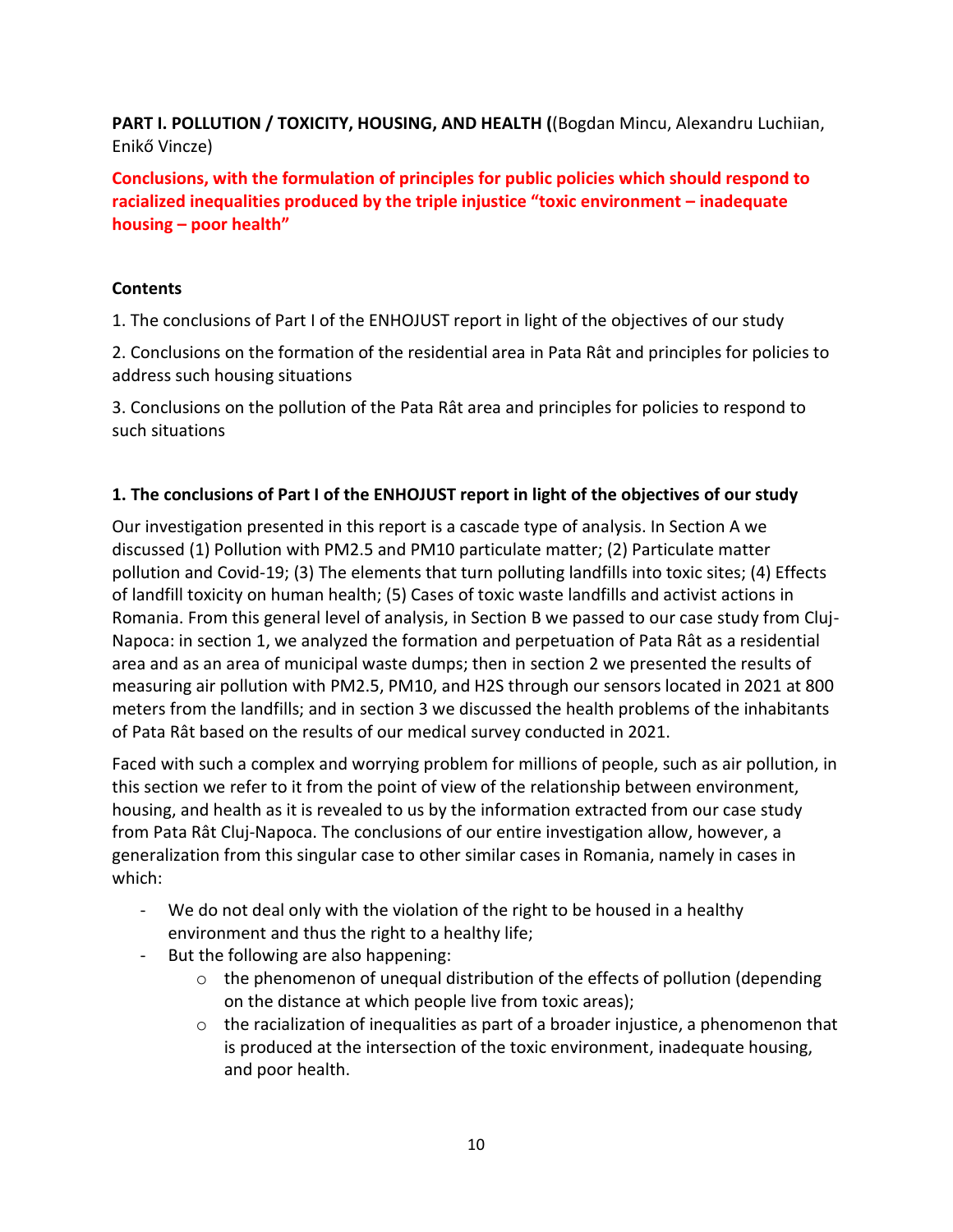The latter phenomenon occurs due to institutional racism and its specific forms such as environmental racism and racism inherent in housing policy.

To ensure good health for all, environmental-housing-health policies must urgently do justice to all those who suffer from the location of landfills or waste incinerators near the areas where they live (as shown in the examples mentioned in our report from Cheajna and Bucharest, Tg. Jiu, Băicoi or Iași) or other toxic industrial sites. The sanctioning of these pollutants, which not only poison the natural environment but also humans, must be commensurate with their negative effects, to the point of forcing them to refurbish themselves so that they cease to be toxic or even to their closure. Moreover, these sanctions need to go hand in hand with compensation for people suffering from toxicity caused by pollutants. Beyond these interventions, however, there is a need to ban the forced eviction of Roma and/ or poor people/families and their relocation, by coercion, near landfills, water treatment plants, or toxic industrial platforms, respectively there is a need to ensure housing alternatives to those who, in the absence of other alternatives, in the past have settled in the vicinity of such platforms.

Focusing, therefore, on the relationship between environment, housing, and health from the perspective of racialized inequalities, in the following we formulate the major conclusions of our case study in Pata Rât. Besides, in the boxes at the end of the two parts of the observed conclusions, we are also defining some principles that should be observed in the search for relevant solutions not only in the case of Pata Rât but in all similar situations.

## **2. Conclusions on the formation of the residential area in Pata Rât and principles for policies to address such housing situations**

The residential areas in Pata Rât Cluj-Napoca have been formed over five decades (the vast majority of them, however, in the last 20 years) under the impact of several structural causes. People who worked in the city did not have sufficient financial resources to pay for housing costs elsewhere due to the large discrepancy between their low income and housing prices in the real estate market. All this is happening in the conditions in which the Romanian state and the local government do not offer them adequate and affordable social housing in other areas of the city. Moreover, when these authorities do not offer people protection against forced evictions or homelessness, so, in the absence of adequate housing, they might seek refuge in Pata Rât.

The case of residential areas in Pata Rât shows us the broad spectrum of responsibility of the local public administration for the formation of residential areas near the landfills of toxic waste:

- in relation to the oldest colony (Dallas), whose tenants select garbage on the ramp for the benefit of all the people of Cluj, the authorities practice a policy of indifference, from time to time hidden under the pretext of a passive tolerance;
- in relation to the informal housing area set up on Cantonului Street, the responsibility of the Cluj City Hall is indirect but active, because it evicted and directed to this territory smaller or larger groups of Roma from other areas of the city, accepting the placement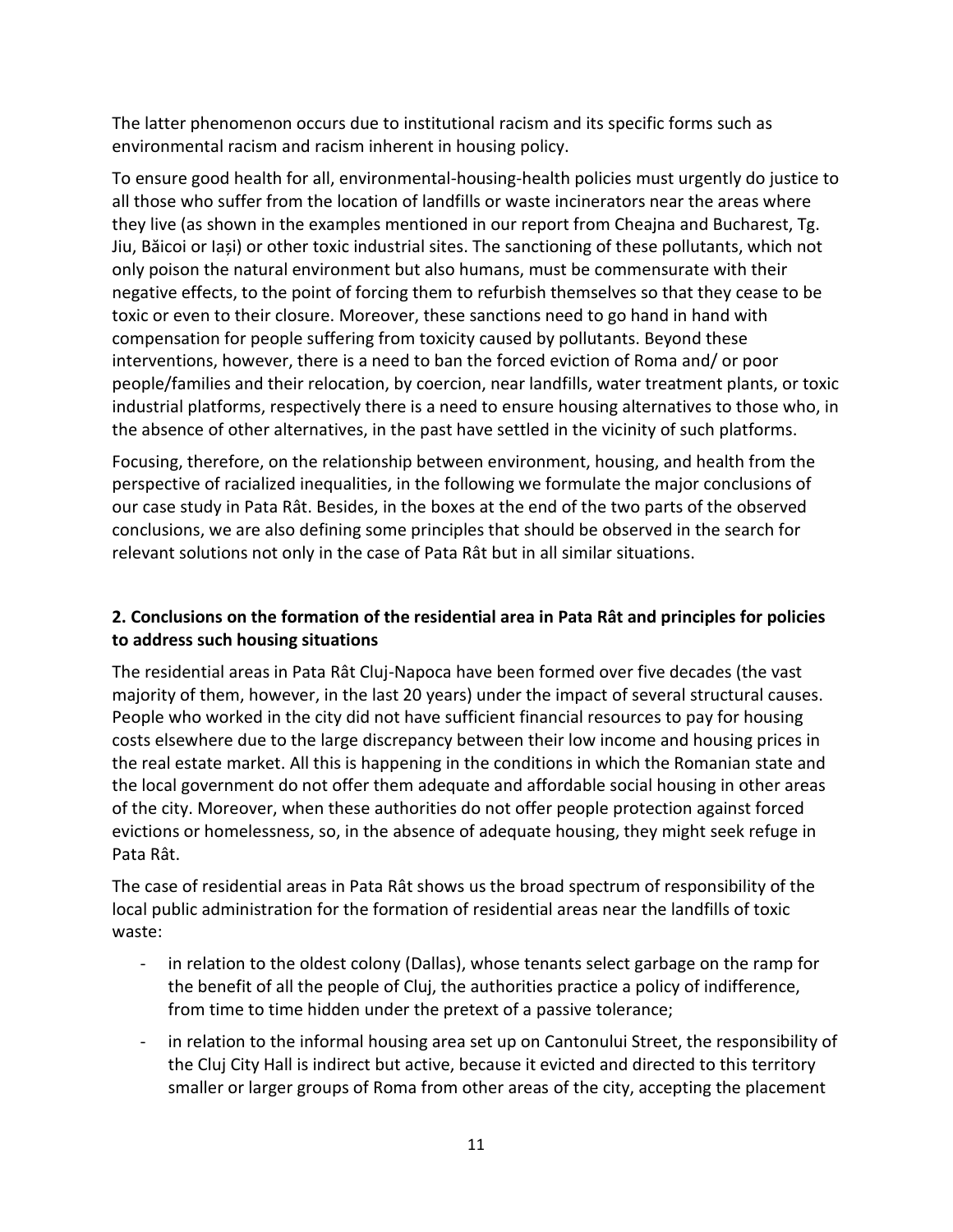of temporary homes by humanitarian organizations or offering them the alternative to build a makeshift home on their own;

- the responsibility of the local public administration towards the inhabitants of Pata Rât is the most direct and active towards those who live in the modular houses that the town hall built with dedication to the Roma near the landfills, so in a toxic industrial area.

All of the above would not have happened if the Romanian state and local authorities had complied with international treaties on ensuring the right to adequate housing for all, as well as banning and preventing evictions.

The formed residential areas would not have become more acute and permanent if the city government with an annual budget of over 400 million euros had the political will to invest in moving the residents of Pata Rât to adequate social housing in the city.

The existence of the Pata Rât housing area near the landfills has also become possible due to institutional racism against Roma and poor people, an act that not only inferiorizes, dehumanizes, and stigmatizes people, but also endangers their lives. Marginalization and territorial segregation in this case, and in similar cases, means vulnerability to life-threatening diseases and reduces people's life expectancy.

Therefore, among the principles that ENHOJUST considers important to be respected by a public policy that responds to such situations are the following:

- ensuring access to adequate housing for all in a clean environment;
- ensuring adequate social housing to all those eligible according to the housing law, while giving priority to the poorest with precarious living conditions, by building a necessary number of public social housing and using a fair allocation system;
- prevention of forced evictions through integrated housing and social measures (social assistance and benefits);
- legally banning the relocation of Roma and other poor or homeless people near toxic platforms (such as landfills, water treatment plants, and industrial sites);
- ensuring that each urban regeneration project has a housing program because such projects do not only change the built environment but also the social structure of the population in areas undergoing major urban changes, therefore there would be a need to protect the vulnerable victims of these transformations and provide them, as appropriate, with suitable housing alternatives.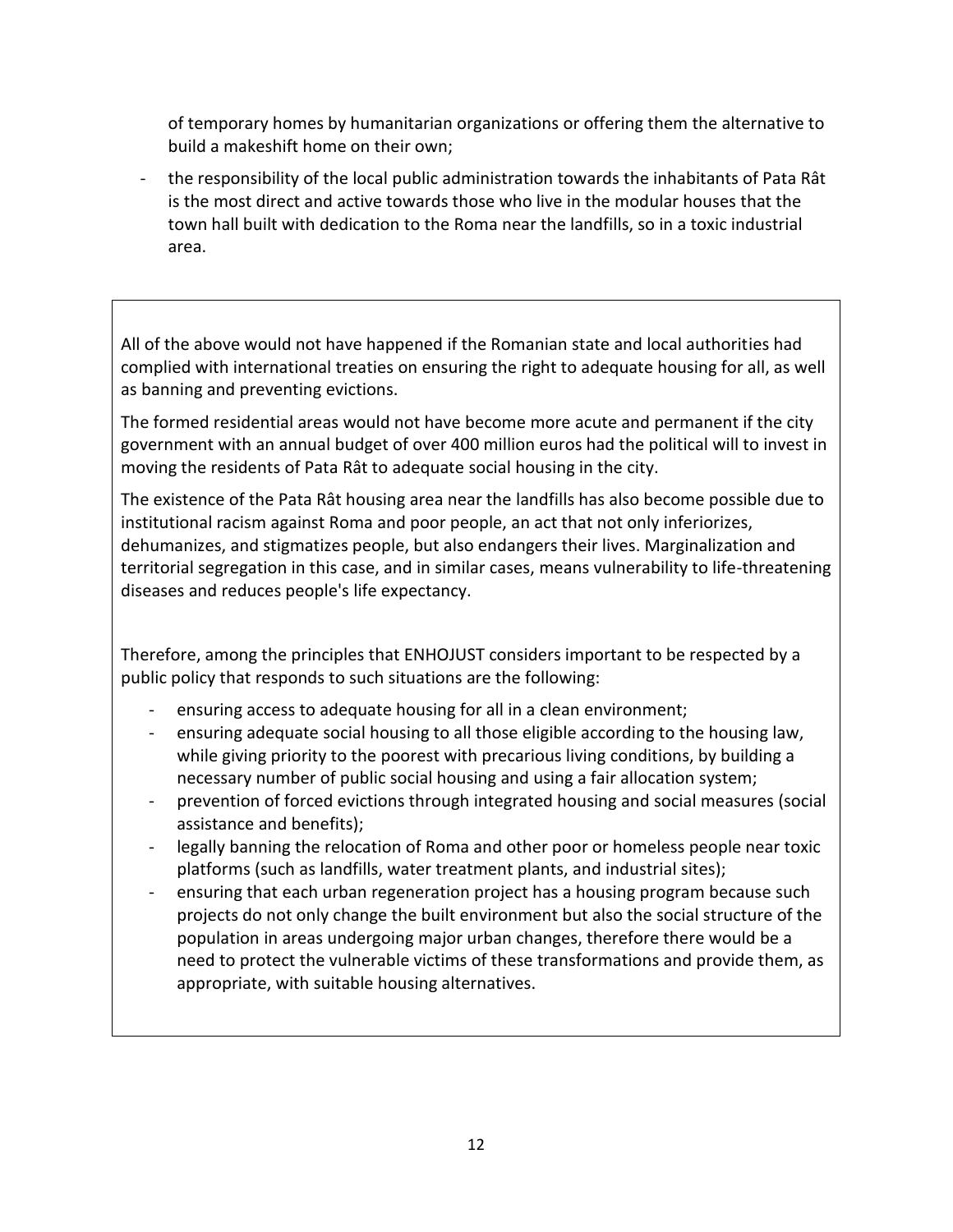## **3. Conclusions on the pollution of the Pata Rât area and principles for policies to respond to such situations**

Air pollution with Hydrogen sulfide (a toxic gas specific to landfills), measured at modular houses in Pata Rât, exceeds the limits of the national standards of the Romanian state: the threshold of 0.008 mg / m3 or 0.006 ppm in the case of daily average for a long period; and the limit of 0.015 mg / m3 or 0.011 ppm, in the case of the annual average. These exceedances experienced alarmingly high values in certain periods of 2021. We have no reason to assume that in other years the situation would have been different. So people living in modular homes have been living in this environment for almost 12 years, being exposed to this pollution for a long time. In addition, the H2S value measured in Pata Rât / modular houses located at 800 meters from the landfills has always been much higher than the one on Soporului Street in Gheorgheni District, which shows a higher exposure of people living in Pata Rât, or in other words, an uneven distribution of exposure to toxic substances.

Regarding the annual average of the values of the particular matters measured at the modular houses in the case of PM2.5, that was: 74ug / m3; and in the case of PM10, it was: 225 ug / m3. In addition to heating with wood, pots, or other unsuitable materials in the absence of anything else, or burning waste around households in winter, occasional ramp fires, as well as traffic specific to landfills that emit harmful gases day and night are pollutants in this case. The values measured in 2021 for modular homes are enormous and very dangerous exceedances compared to the limit values defined by both the World Health Organization and the Romanian legislation. Compared to the limits of the permitted values for 24 hours of the presence of suspended particles PM2.5 and PM10, in Pata Rât they were exceeded as follows: in the case of PM2.5: 86 days, and in the case of PM10: 97 days per year. In the case of those living in modular houses since December 2010, the exposures to such high values of suspended particles PM2.5 and PM10 and for so many days/ year happen for almost 12 years.

In addition to our measurements, the public statements of the Cluj County Committee for Emergency Situations should have also attracted the attention of the responsible authorities. Like the one made in September 2017, when it announced that in Pata Rât there is massive pollution due to the leachate from landfills (an amount of approximately 6,000 cubic meters spread over an area of 3 hectares); as well as due to exceeding 750 times higher the permitted level of ammoniacal nitrogen and 12.8 times higher the value of chlorides, so of toxic substances very dangerous for the environment and human health (Mediafax, 09.09.2017). Or the statement of January 2020, when this Committee declared a possible state of emergency, thus supporting the request of the President of the County Council, Alin Tișe, to open the Center for Integrated Waste Management without environmental authorization. It was stated that the population in the vicinity of these "temporary" landfills is at risk of disease, with impaired lung function, cardio-respiratory events, acute respiratory infections, exacerbation of chronic diseases, poisoning with ammonia, methane, and hydrogen sulfide (Committee Decision No 1. Cluj County for Emergency Situations, 29.02.2020).

The very low number of people over 65 in the three communities surveyed in 2021 (only 15 people) makes us claim that life expectancy in these communities is much lower than the average in Romania, which in 2019 was 78 years (at its turn being lower with 6 years than the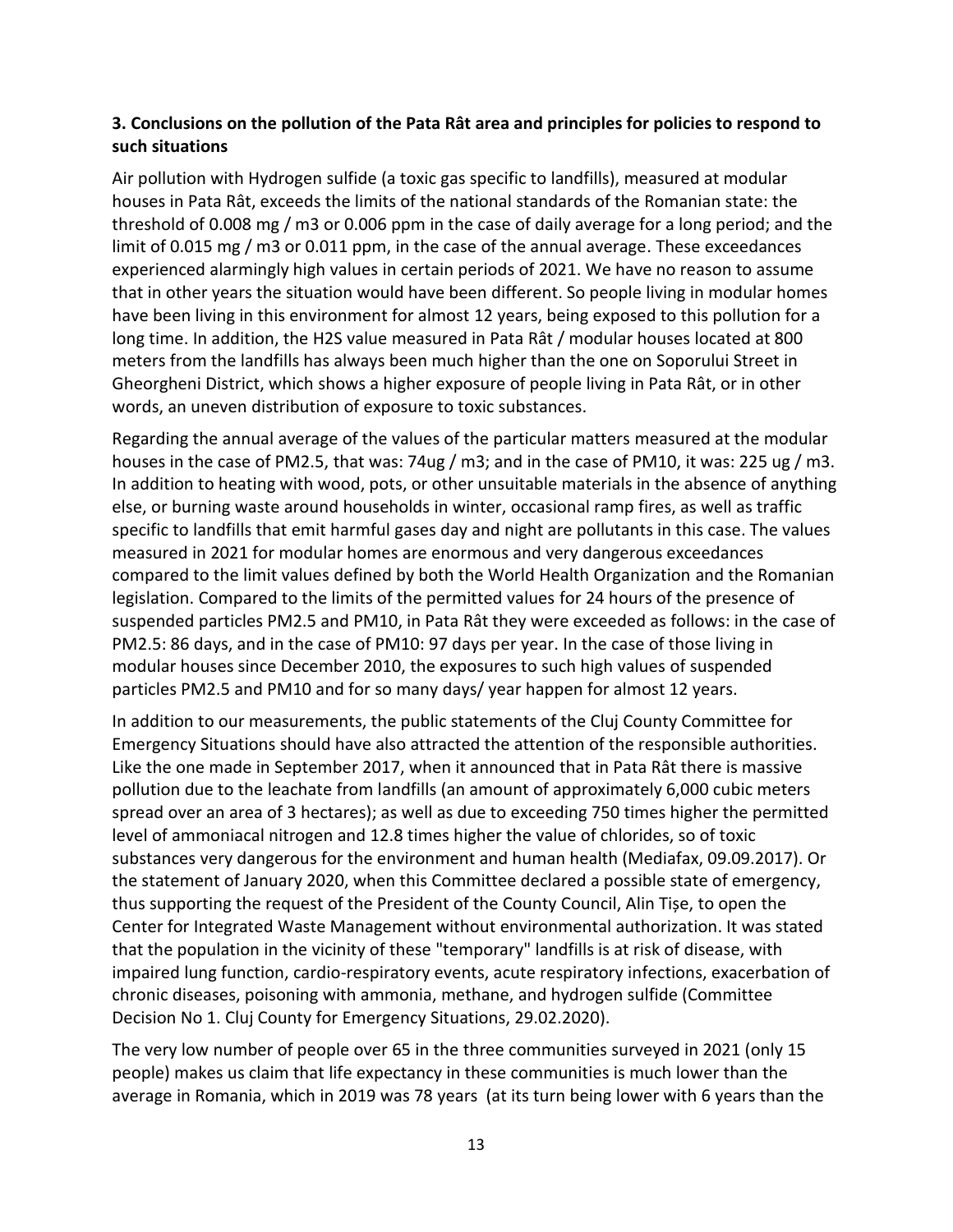EU average). The vulnerable population living in Pata Rat is exposed to environmental pollution for decades, while their access to health services is suboptimal. Diagnoses of chronic diseases abound, but medication for them is often abandoned, usually due to a lack of financial means. People also have frequent symptoms associated with both pollution and frequent and debilitating respiratory diseases, but in the absence of screening programs in this population, many of them remain undiagnosed. Diseases such as asthma, heart disease, or cancers of all kinds are likely to be common. Left undiagnosed, they lead to poor quality of life, reduced work capacity, and premature death.

All of the above would not have happened if the administrative authorities responsible for waste management had not violated EU provisions in this area, escaping infringement due to partial measures taken in the last moments of the deadlines (such as the relocation with a few meters in the area of the garbage dump, its partial closure, or opening of so-called temporary landfills).

The city authorities do not follow the EC recommendations on air pollution measurement in several parts of the city, including Pata Rât, and the measurements made by the landfill managers are not made public. In addition, people living in the area are not informed of the results of these measurements and, if necessary, are not supported in their efforts to move out from there.

The local public administration did not comply with the provisions of the Romanian and international legislation regarding the minimum distance between a residential area and a toxic platform. At the same time, they did not comply with the standards of the Romanian legislation regarding adequate housing, be it social or emergency housing.

Local public authorities do not consult people when they move them to a toxic area, nor when they decide to place a toxic platform near them.

When it is admitted that there is pollution in Pata Rât, this is done at exceptional times and for purposes other than those of protection of people who are directly affected by this pollution.

Since living in Pata Rât, people have not been offered the opportunity to be screened for their health, and not even the relevant authorities have been interested in informing and consulting them about the harmful effects of living in a toxic area.

For all the reasons listed above, the Pata Rât case is an example of situations where environmental standards for landfills have been violated over several decades along with housing standards, not to mention the lack of urban planning that should consult the people affected by major infrastructure developments or to protect their housing and healthcare needs.

Among the principles that ENHOJUST considers important to adhere to in a public policy that responds to such situations are the following: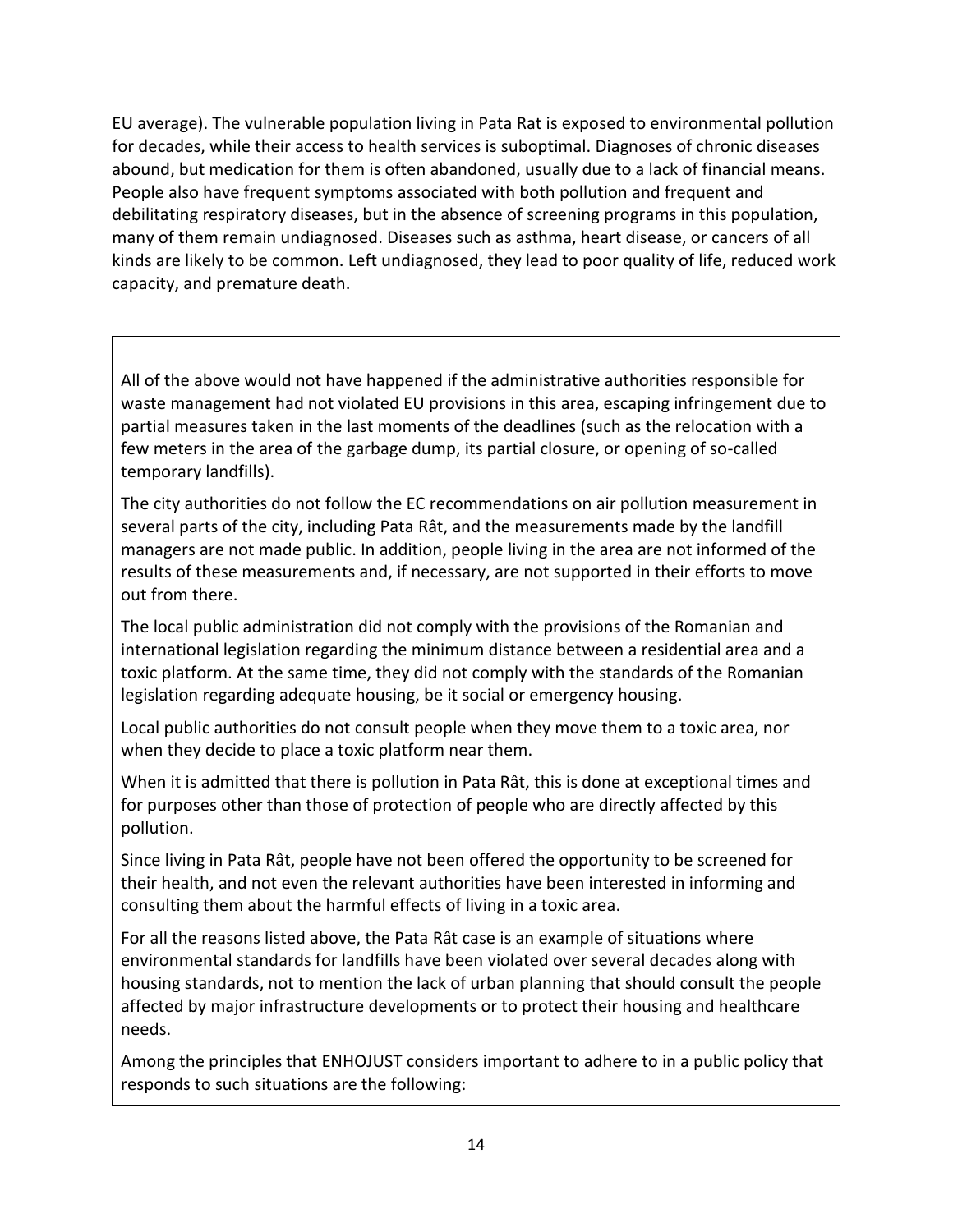- Measurements of air pollution in residential areas in the vicinity of landfills, water pollution stations, or other toxic platforms must also be carried out by public authorities, not just by the polluters, or the measurements of the latter must be monitored by a specialized commission. Besides, the results of these measurements must be communicated to the people affected, and, where appropriate, firm action must be taken both against the polluters and in favor of those affected.
- The minimum distance between a residential area and a toxic platform that ensures the health of the inhabitants must be imposed and respected, people must be informed and consulted about any development of infrastructure that affects their safety and health.
- Those who (still) live in toxic areas should be provided with periodic screening services free of charge and, where appropriate, should be provided with specialist consultations and appropriate therapies, and/or with a residential alternative in another area of the locality.
- It is imperative to develop and implement integrated measures to address both the injustice caused by the toxic environment and housing injustice, to effectively ensure the right to live a healthy life. Because in such situations we are dealing with a complex injustice that occurs at the intersection of environment, housing, and health but also non-transparent urban planning, there is a need for state authorities to develop and implement sets of multi- and inter-sectoral public policies.
- The latter must be supported by both appropriate national laws covering all areas involved and paying attention to the correlations between them, as well as funding mechanisms to ensure their implementation wherever they are needed at the local level.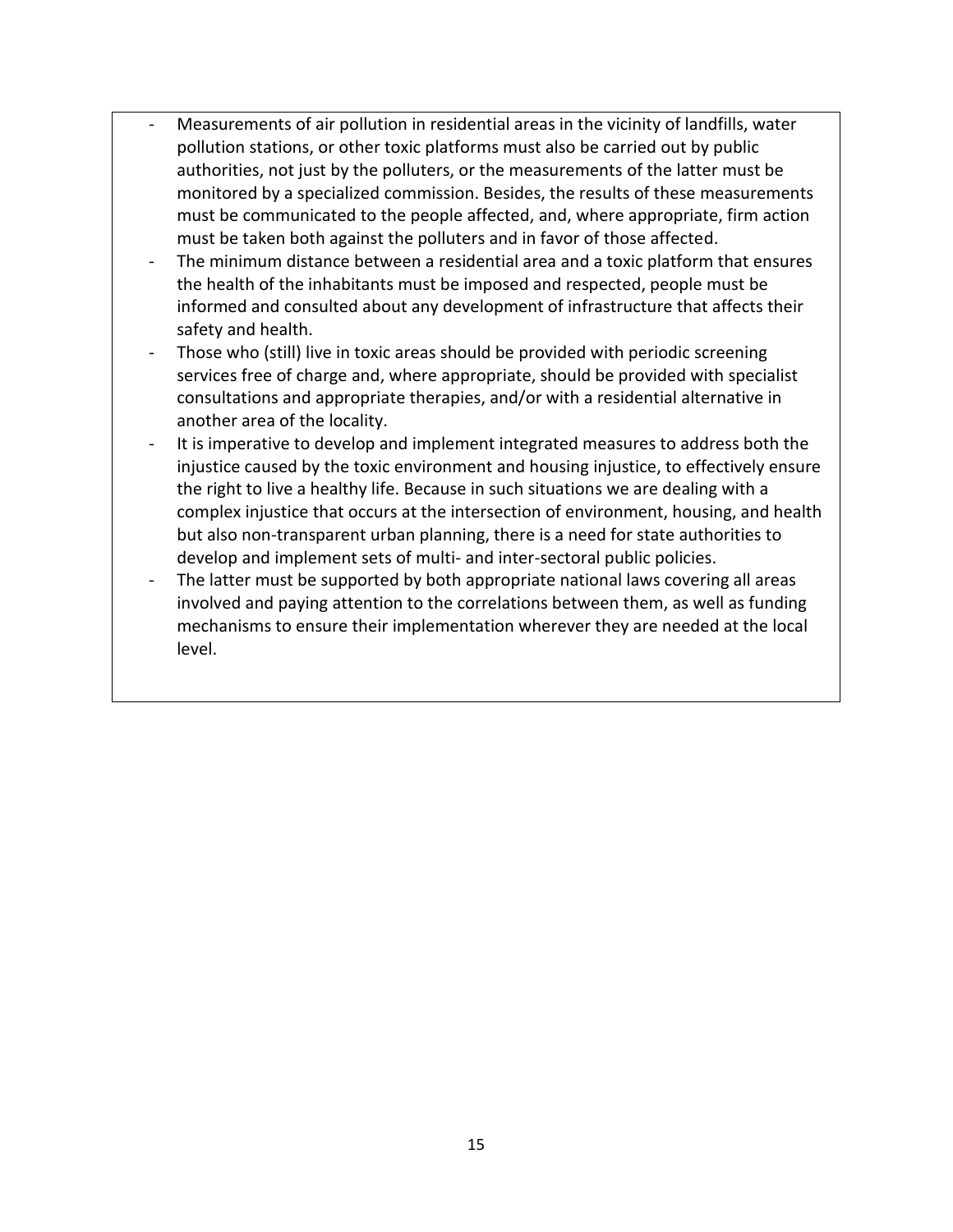**PART II. REGULATIONS REGARDING THE RELATIONSHIP BETWEEN ENVIRONMENT, HEALTH, AND HOUSING** (Vasile Gâlbea, George Zamfir, Enikő Vincze)

# **The urgent need to improve the legislation on the right to a healthy environment and the mechanisms for monitoring cases of housing in a toxic environment by state institutions**

## **Contents**

1. Harmonization of the Romanian legislation with the European one in the field of environment

2. Legislative gaps in Romania regarding housing in a healthy environment

3. The need to improve institutional mechanisms for monitoring housing in a toxic environment

# **1. Harmonization of the Romanian legislation with the European one in the field of environment**

With Romania's accession to the European Union, Romania was obliged to harmonize its national environmental legislation with the legal provisions of the European Union, an obligation that the Romanian state did not fully fulfill. Although several infringement proceedings were initiated against Romania by the European Commission, after going through all the procedural phases, the Romanian state did not take the necessary measures to remedy the problems. To avoid the opening of new infringement proceedings by the European Commission on the environment, as well as to close the ongoing proceedings, Romania must complete the following measures:

- harmonization of national and European legislation on environmental policy;
- full adoption of the new EU rules on waste management; landfills; urban wastewater treatment; quality of air.

Beyond harmonizing and transposing legislation on environmental issues, air pollution and housing in a toxic environment will continue to affect people's health and endanger their lives if the package of laws is not implemented through concrete local actions.

In Part I of our report, we have already set out the conclusions and principles of the interventions needed to ensure that:

- in the near future, the formation of residential areas in a toxic environment and/or the placement of toxic platforms near human settlements will be prevented;
- the toxic platforms in the vicinity of residential areas will be closed or suitable and affordable alternative housing will be offered to people living in a toxic environment.

In this section of the report, we have noticed that since 2005, through laws, emergency ordinances, or governmental decisions in the field of environment, the Romanian state has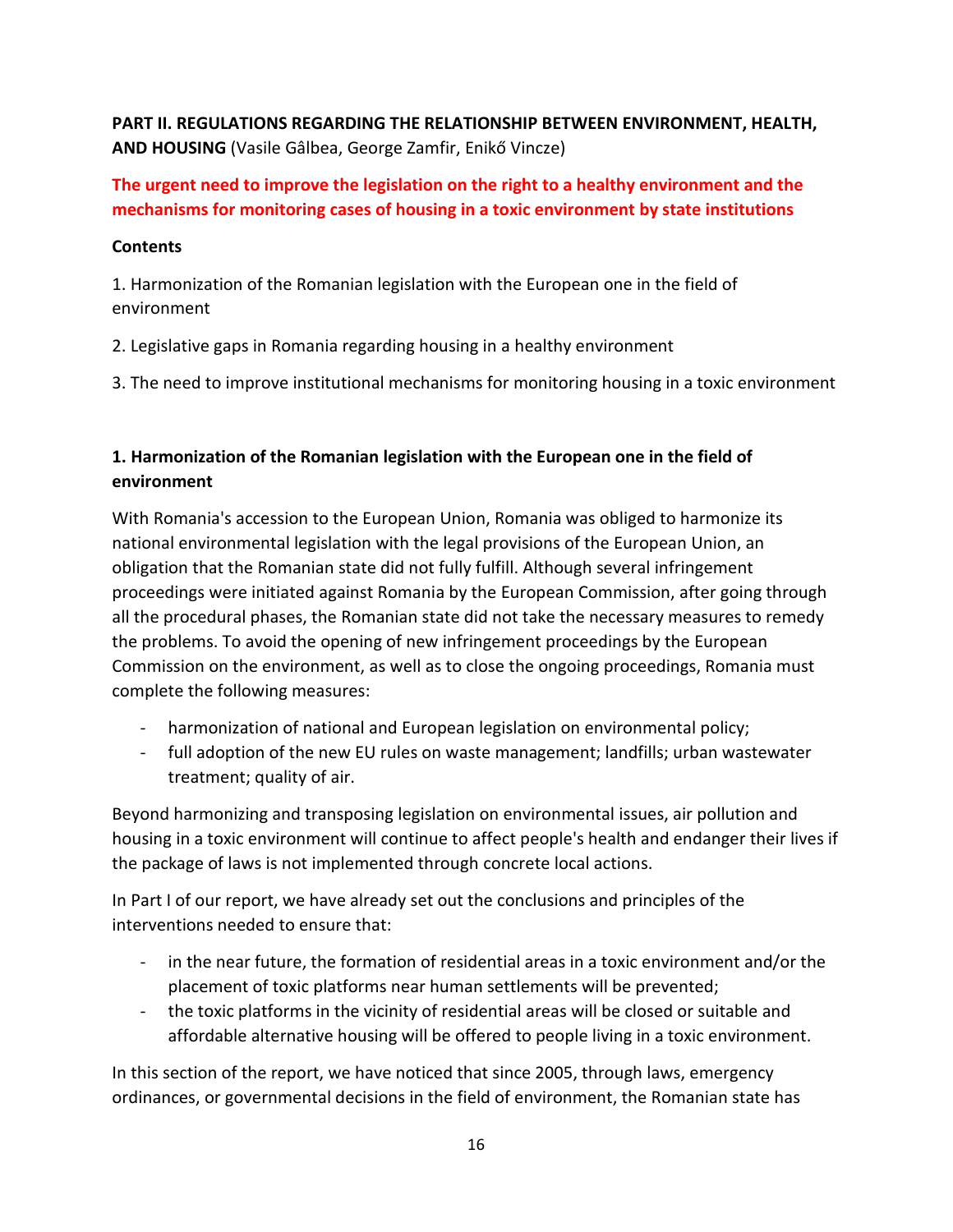introduced many important legal norms related to landfills, wastewater treatment, and other contaminated environments. We have discussed a series of provisions regarding:

- measuring environmental pollution;
- informing and consulting the population about the problems of the environment in which they live;
- monitoring the risks to people's health of the pollutants and taking immediate measures to protect health;
- elimination of pollutants that affect the health of the population;
- assessment of the toxicity and frequency and extent of human exposure to the environment contaminated with pollutants, which at certain concentrations may pose a significant risk to human health and the environment;
- protection of human settlements;
- the maintenance of a protective distance from the landfill or other contaminated sites, which must be at least 1,000 m for landfills of non-hazardous and hazardous waste;
- the location of buildings with residential functions in areas that do not seriously affect health due to pollutants (suspended particles, gases, metals, etc.);
- housing standards regarding space size, lighting, ventilation, amount of air;
- the obligation for operators of polluting units to take all necessary measures to reduce the inconvenience caused.

## **2. Legislative gaps in Romania regarding housing in a healthy environment**

The above provisions define people's rights regarding environment and are based on the recognition of the obligations of the state to define and implement measures designed to ensure effective access to these rights for all. But unfortunately, in themselves, they do not motivate the authorities to act in the desired direction. The lack of explicit provisions on sanctions that can be applied in cases where the state and its authorities at the central and local levels violate these obligations allows the latter to neglect their obligations in this area.

As we have seen, there are even some explicit provisions in the environmental legislation regarding the relationship between the environment and housing. They are ultimately rooted in the International Declaration of Human Rights and the Environment adopted in Geneva in 1994. The latter notes that, among others, these rights include the right to adequate housing in a healthy environment, free of activities that might harm people's wellbeing and health.

Some rules on environmental protection have been taken up in the Romanian health legislations, but not in a way that generates effective measures to protect the health of the population if they live in polluted areas with high concentrations of toxic elements and long exposures to them, which might lead to illness and even death. The Order of the Minister of Health no. 536 of 23 June 2007, in article 11, took over the norm according to which the minimum distance of sanitary protection, recommended between the residential areas and a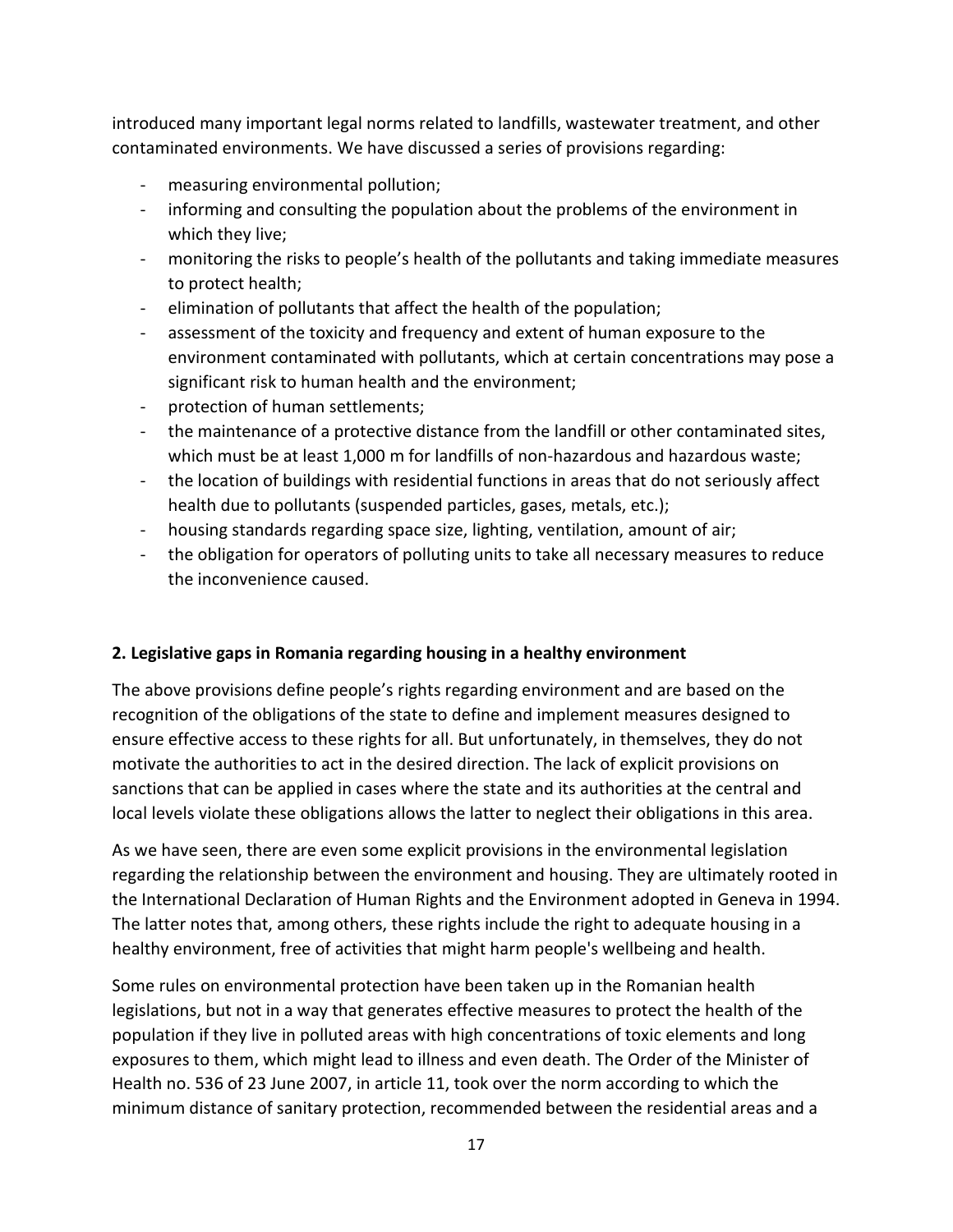series of units that produce discomfort and sanitary risks, to be of minimum 1000 meters. But this is far from generating effective measures to protect against the effects of living in a toxic environment.

We do not find provisions in the Romanian housing legislation that recognizes the right to live in a healthy environment and/or define the obligations of the state as well as of the local administration authorities in relation to this right. Unfortunately, international law on adequate housing, established by the United Nations Committee on Economic, Social and Cultural Rights through General Comment no. 4, is not transposed and respected by the Romanian state. Thus, in Romania, the seven criteria of adequate housing are not ensured, among them, the provisions regarding living in a clean and healthy environment are also neglected, alongside the provision of a housing infrastructure (water, sewerage, sanitation) necessary for a healthy life. There is an urgent need for legislative changes in the field of housing to eliminate these shortcomings in general, and in particular to regulate the right to an adequate home in a healthy environment.

Furthermore, in Romania, the social legislation that defines the right to housing for categories of vulnerable people (socially marginalized persons, people with disabilities, children) does not make explicit the need to be protected against the harmful effects of living in a toxic environment. To support the need for regulations that ensure adequate housing in a healthy environment, it would be necessary to transpose the relevant rules in this regard from environmental legislation to social legislation. This should be so, especially because the vulnerable, disadvantaged, and marginalized people are exposed to the risks of living in inadequate housing and even living in a toxic environment, not being protected by Romanian legislation against forced evictions, and having no effective guarantees to be able to make use of their housing rights assured by law.

In its turn, the anti-discrimination legislation should also take into account the legal provisions in the field of environmental protection, some of which we have highlighted in this chapter of the ENHOJUST report. Government Ordinance no. 137 of 31 August 2000 on the prevention and sanctioning of all forms of discrimination, approved by Law 48/2002 with subsequent amendments states the need to guarantee equality between citizens, and to exclude privileges and discrimination in the exercise of economic, social and cultural rights, among them the right to housing. To adequately regulate the right to a healthy environment, among others concerning housing, the anti-discrimination law also needs to have explicit provisions in this regard. That is, to prohibit and sanction institutional discrimination that distinguishes between people based on race, nationality, ethnicity, language, religion, social status, beliefs, sex, sexual orientation, age, disability, chronic non-communicable disease, HIV infection, membership in a disadvantaged group, and it pushes people discriminated against on these bases into situations of living in a toxic environment.

In the introduction of our ENHOJUST report we have already noted, and in the last chapter of the report that formulates demands we will return to this idea, that anti-racist environmental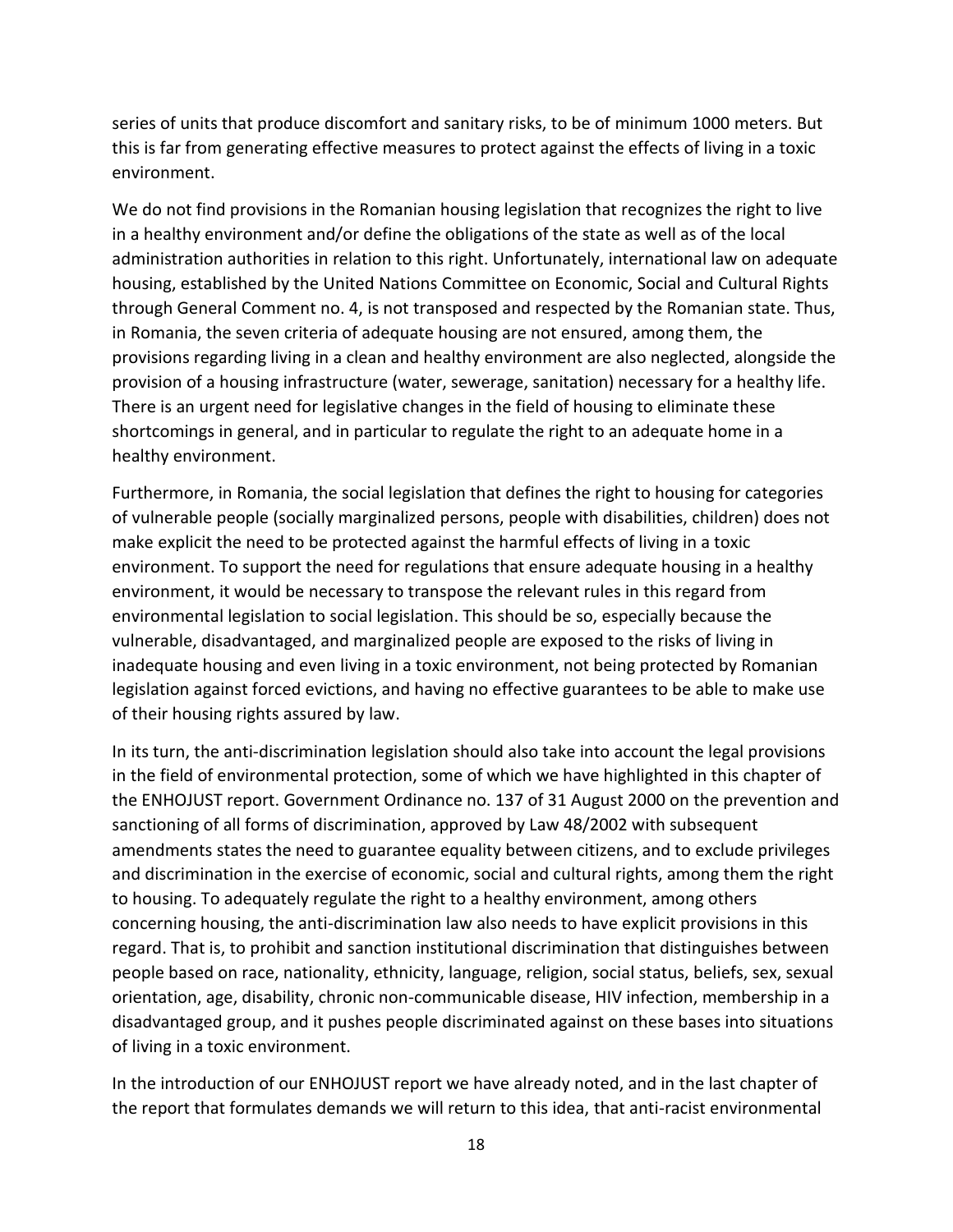and housing justice imposes not only universal public policies to ensure the right to housing for all in a healthy environment. It also requires special measures for people facing the risk of living in an unhealthy environment due to unequal treatment and institutional racism (which is also manifested in environmental racism) based on their ethnicity or disadvantaged status. Discrimination against poor Roma in terms of access to adequate housing in a healthy environment is "not only" a manifestation of multiple institutional discrimination, but it is also systemic discrimination. Because they are the ones who do not have the financial resources and do not own properties to afford to live anywhere other than the cheapest areas in the localities or to move from the places where they live if corporations or state companies place polluting units near them. Furthermore, they are the ones who have very little or no access to justice, as well as no chance for participating in local/national housing and environmental decisionmaking. Only when it will be recognized in Romania that injustices are racialized, will it be possible that environmental law could have an impact on the eradication of racism. Only then it could happen in Romania what happened in the USA after the 1980s, when black activists, and especially Benjamin Chavis, who initiated the term environmental racism, began to have an impact on environmental law, as Richard J. Lazarus points out in his 2000 article "Environmental Racism! That's What It Is."

Therefore, we consider that another law, too would also require the introduction of special provisions regarding the right to housing in a healthy environment for all, but also rules to prevent and combat environmental racism that exposes racialized social categories to living in a toxic environment. This is Law no. 2 of January 4, 2021, on some measures to prevent and combat anti-Gypsyism. Because anti-Gypsyism consists not only in "verbal or physical manifestations, motivated by hatred against Roma, directed against Roma or their property", but also in policies that directly or indirectly lead to the ghettoization of Roma in toxic areas or tolerate such situations without intervening against them. As we will show in the last chapter of our report that formulates demands on these matters, the prevention and combating of environmental racism must be objectified, among other things, in several concrete measures at the local level: from the prohibition and prevention of forced evictions, by actually providing social housing in a healthy environment, to the immediate relocation of persons/groups/communities living in toxic environments into suitable housing in a healthy environment.

# **3. The need to improve institutional mechanisms for monitoring housing in a toxic environment**

Following our requests for information from public institutions with responsibilities in environmental matters and the answers received, we can draw the attention of the Romanian government and all institutions involved in environmental issues, about the institutional gaps in terms of recognizing and keeping evidence of cases of living in a toxic environment. This is an important step to identify solutions for them and prevent the occurrence of other new cases.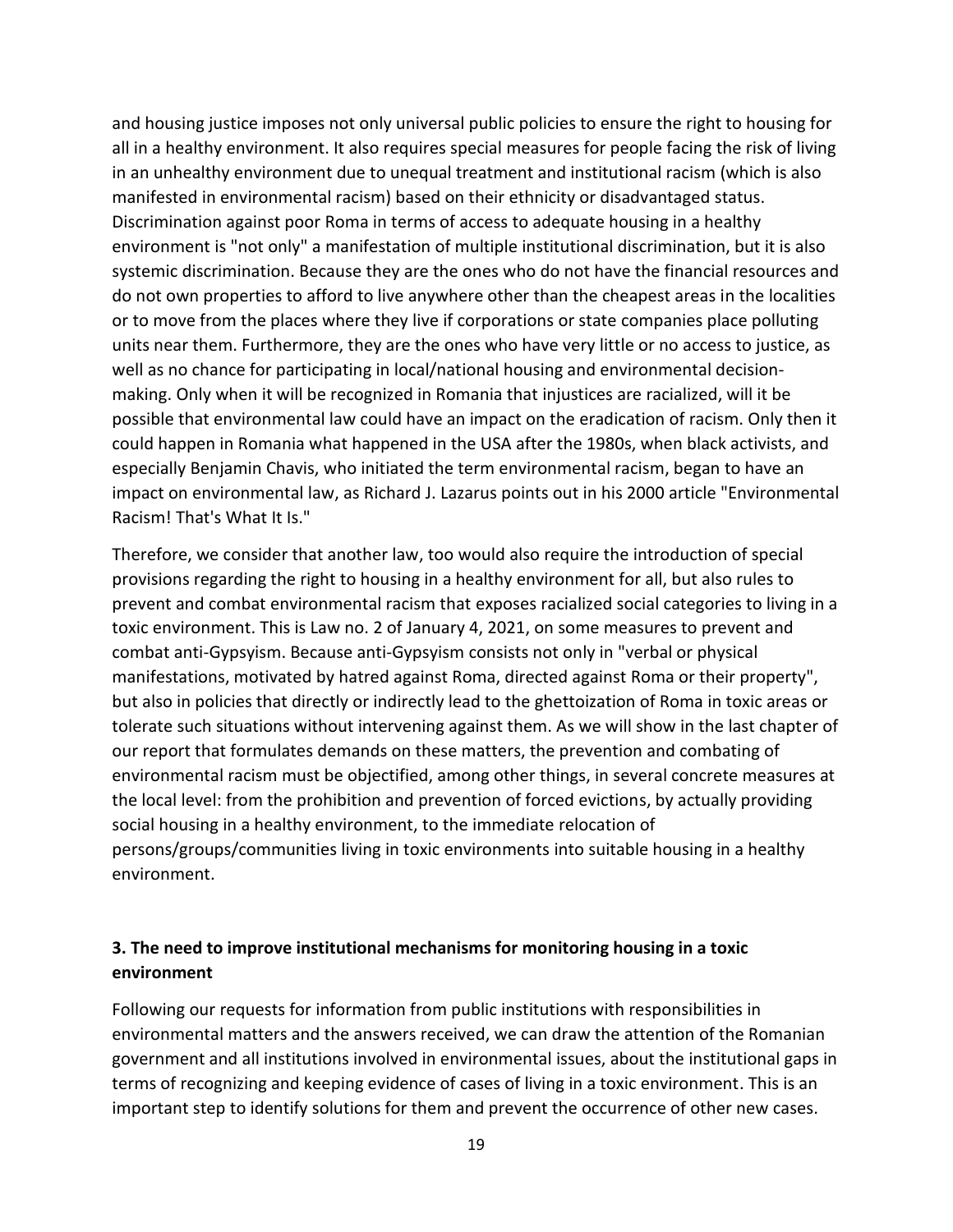Until there is no political will at the central level to coordinate efforts in this regard, unfortunately, these issues will continue to be reproduced.

The institutions will continue to avoid their responsibilities, and instead of responding unequivocally, they can send requests for information and solutions across the institutional network both horizontally and vertically. Until it is not clear who is responsible for violating the right to live in a healthy environment, or the existing legislation on human settlements in relation to toxic sites (such as landfills, water treatment plants, and the like), or for the failure to comply with the provisions we have set out in this part of the ENHOJUST report, nobody will be made accountable or sanctioned or stopped in cases of housing in a toxic environment.

In the context of the unequal spatial development model combined with the transformation of housing not only into a good traded on the market but also into an asset of financial speculation, housing becomes even more inaccessible to those on low incomes. And the land that was once the target of abandonment is becoming a point of interest for real estate investments. In this context, ecological/environmental racism is manifested in several forms, and the Roma are either directly pushed to live in toxic areas, or they only have this alternative at hand, these being the areas that the local authorities consider appropriate for their living.

If the Romanian legislation and the mechanisms of the networks of public institutions with attributions in environmental protection will not try to rebalance the inequalities produced by the market economy, the development for profit will continue to generate negative effects both on the environment and on human health. Therefore, through the ENHOJUST project, we argue that Romania also needs policies that address unequal exposure to environmental pollution and inadequate housing, and in particular the maximum vulnerabilities of impoverished Roma communities whose health and life are endangered by living in a toxic environment.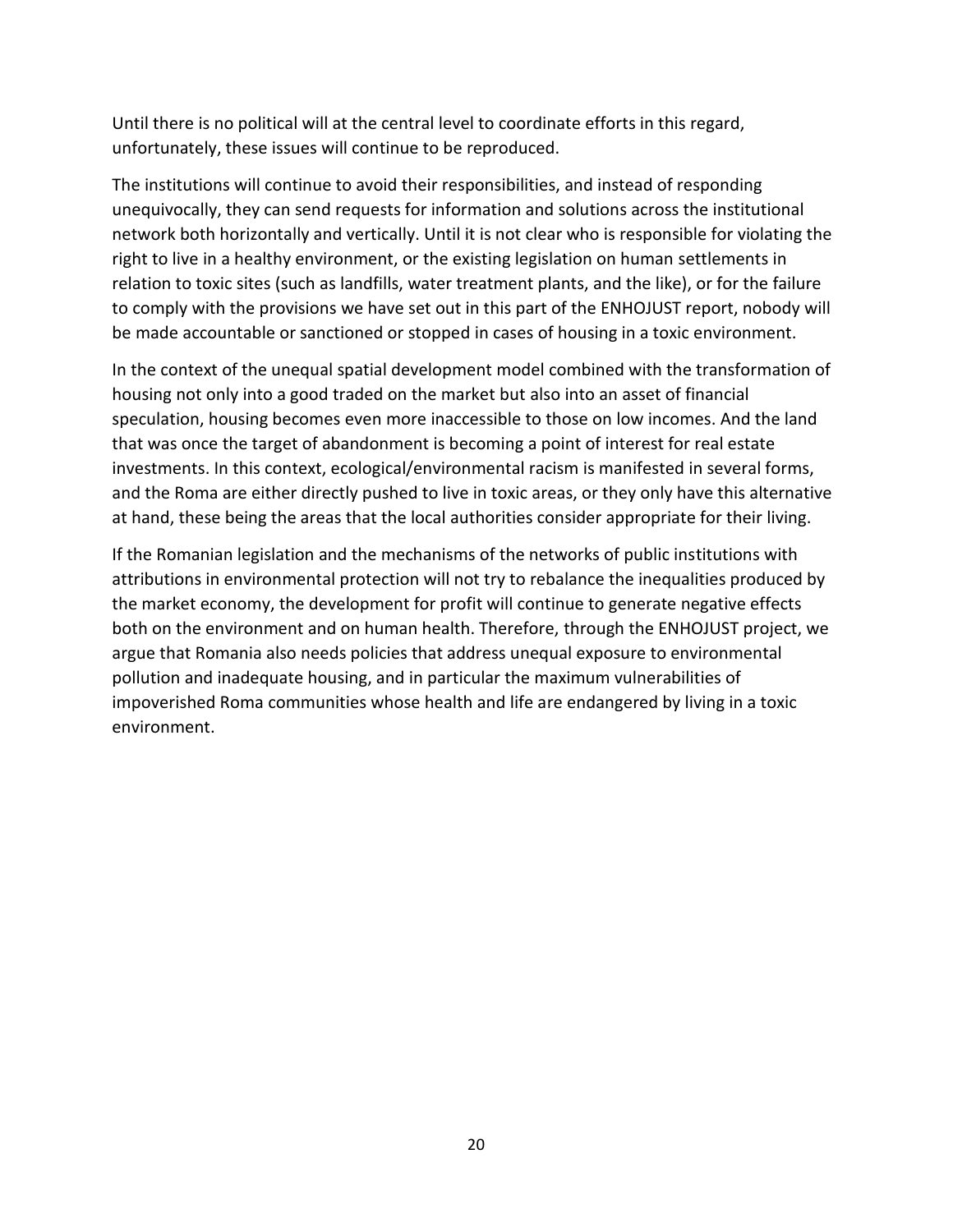### **AFTERWORD.**

## **CLAIMING PUBLIC POLICY FOR AN ANTI-RACIST ENVIRONMENTAL AND HOUSING JUSTICE**  (Enikő Vincze)

### **Contents**

1. Integrating ENHOJUST claims into the recent European trend of awareness about the link between environmental justice and social justice

2. The principles of ENHOJUST claims arising from the recognition of the dangers of living (being housed) in a toxic environment

3. Obligations of the local public authorities regarding the right to a healthy environment, and in particular regarding the protection of the most vulnerable exposed to toxicity due to the environment in which they live (are housed)

4. Obligations of the local public authorities regarding the right to adequate housing, and in particular regarding the protection of the most vulnerable exposed to toxicity due to the environment in which they live

5. Concluding remarks: The obligation to ensure conditions for the achievement of an anti-racist environmental and housing justice or the right to live in a healthy environment for all

## **1. Integrating ENHOJUST claims into the recent European trend of awareness about the link between environmental justice and social justice**

*Although the implications of the polluted environment for human rights are felt by individuals and communities around the world, the consequences are felt most acutely by those segments of the population who are already vulnerable, including indigenous peoples, the elderly, people with disabilities, women.* (United Nations Human Rights Council Resolution October 2021 (HRC / RES / 48/13).

*Inequalities in exposure to the polluting environment that endanger health are only partially addressed by current European policies and practices. These will continue to exist in the future, which is why it must be recognized at various governmental levels that there is a need for the better alignment of social and environmental policies as well as improved local actions that can help improve environmental justice*. (European Environment Agency: Unequal exposure and unequal impacts: social vulnerability to air pollution, noise and extreme temperatures in Europe, 2019).

Faced with such a complex and worrying issue for millions of people, such as air pollution, based on the analyzes presented in Part I and II of the ENHOJUST report, in this final chapter, we will make **demands for an anti-racist environmental and housing justice in the context of Romania.**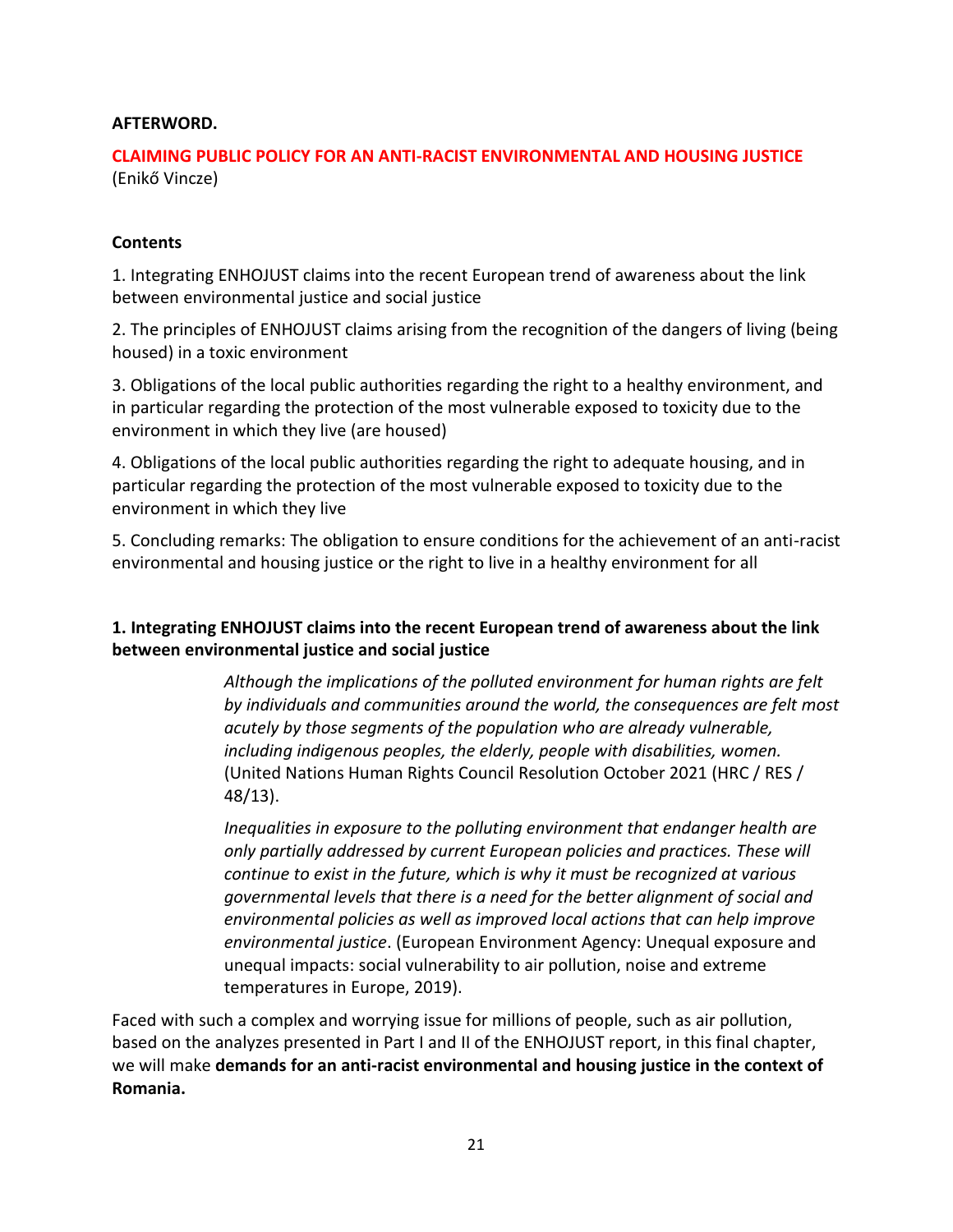This is in line with the recent findings of the European Environment Agency (EEA) on the interconnection of environmental and social inequalities, contributing to the current debates on social and environmental justice in Europe (EEA: Unequal exposure and unequal impacts: social vulnerability to air pollution, noise and extreme temperatures in Europe, 2019, [https://www.eea.europa.eu/publications/unequal-exposure-and-unequal-](https://www.eea.europa.eu/publications/unequal-exposure-and-unequal-impacts/environmental-justice-environmental-hazards-and/view)

[impacts/environmental-justice-environmental-hazards-and/view\)](https://www.eea.europa.eu/publications/unequal-exposure-and-unequal-impacts/environmental-justice-environmental-hazards-and/view). The 2019 EEA report notes that local policy responses, somewhat reflecting the mainstream/traditional policies of the European Union, at best reflect on air and noise pollution from the point of view of the whole population, neglecting to address this issue from the point of view of disadvantaged groups or that of social inequalities, which are also manifested in the inequality in terms of the effects of pollution on people. The EEA concludes: **there is a need for environmental, social, and economic policies that address unequal exposure to the dangers of pollution, as well as the unequal vulnerabilities of different groups**. And then it calls for research to show who these vulnerable groups are, to know what categories of people need to be addressed through what policies and actions. **Our research conducted in Romania in 2021 also responds to this need both empirically and conceptually.**

In line with the EEA's problematics, in 2020 the European Environmental Bureau (EEB) published the report "Pushed to the wastelands: Environmental racism against Roma communities in Central and Eastern Europe" [\(https://eeb.org/library/pushed-to-the](https://eeb.org/library/pushed-to-the-%20wastelands-environmental-racism-against-roma-communities-in-central-and-eastern-europe/)[wastelands-environmental-racism-against-roma-communities-in-central-and-eastern-europe/\)](https://eeb.org/library/pushed-to-the-%20wastelands-environmental-racism-against-roma-communities-in-central-and-eastern-europe/). This report identified 32 cases in Central and Eastern Europe, involving 150,000 people from Roma communities in Europe, and found that there are three major ways in which Roma are affected by environmental injustice: (1) they do not have access to services or have very limited access to clean water, waste collection services, while the surrounding areas benefit from them; (2) Roma communities are often constrained, in the absence of other alternatives, to live and/ or work in degraded and polluted environments, in contaminated industrial areas, or areas exposed to environmental hazards such as floods; (3) Roma communities are victims of forced evictions from economically valuable locations that could provide them with access to natural resources such as uncontaminated land, water, and other utilities. **The ENHOJUST research was conducted through legislative analysis, through a questionnaire applied to environmental agencies and county institutions of public administration in Romania, as well as through the case study on Pata Rât from Cluj-Napoca made via multiple methods. The data resulting from this research are the base for our claims regarding pollution, health, and housing, which are connected with the above phenomena identified by the EEB, to address them to decisionmakers in Romania.** 

We call our recommendations claims, not simply recommendations because the situations we are referring to are very urgent to address because they endanger people's health and lives. Namely, we refer here to **circumstances in which social categories vulnerable due to their precarious socio-economic situation and to the stigmatization/racialization of their ethnicity or social status, end up living in a toxic environment that shortens their life lived in health or their life generally speaking**. In these cases:

- The universal human rights, such as the right to health, the right to a clean environment, the right to adequate housing, the right to a healthy life are violated;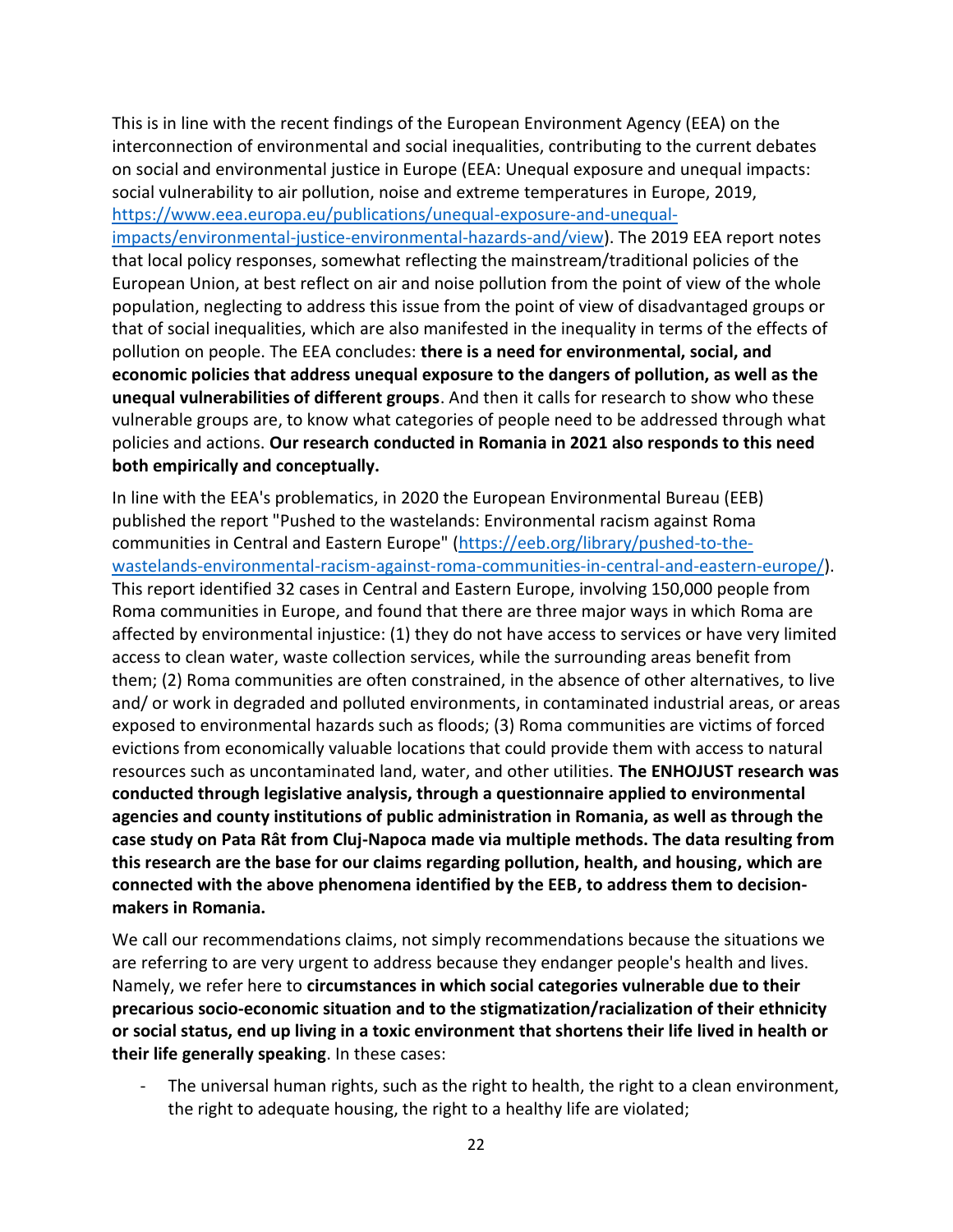- Life expectancy in general, and life expectancy in health, in particular, is reduced;
- The effects of the unequal distribution of the impact of pollution are felt (depending on the distance people live from the toxic areas and the severity of the toxicity);
- There are specific forms of social injustice or injustice due to the intersection of the effects of the toxic environment, inadequate housing, and poor health;
- These injustices and inequalities are racialized insofar as they affect individuals and communities who, based on their ethnicity and/or socio-economic status, are considered to be an inferior "race" and end up being associated with toxic spaces which in turn are also stigmatized.

Our claims complement several existing international recommendations in the field of the right to a healthy environment and international environmental inequalities, drawing attention in Romania to the following:

- The need to adopt the neglected rights into the Romanian legislation, and to ensure conditions in which all people, regardless of their social status or ethnicity, can have access to them, such as:
	- o The right to a healthy environment;
	- o The right to adequate housing.
- The links between toxic environment, inadequate housing, and poor health, recognizing that the health status of the population depends directly on the conditions of the home in which they live and the environment where their homes are located.
- The environmental inequalities created locally are related to the inequalities between people depending on where they can afford to live and/or where they are forced to live not only because of their financial conditions but also due to the lack of proper housing and environmental policies of the state/authorities of public administration.

# **2. The principles of ENHOJUST claims arising from the recognition of the dangers of living (being housed) in a toxic environment**

The principles listed below can be used at a later stage in defining the concrete legislative changes that are needed to ensure anti-racist environmental and housing justice.

- It is imperative to elaborate and implement **urgent integrated measures to address both the injustice caused by the toxic environment and by housing injustice** to effectively ensure the right to live a healthy life.
- To ensure health for all, **environmental-housing-health policies must urgently do justice to all those who suffer from the proximity of toxic environment**: such as victims of placing landfills or incinerators or toxic industrial sites nearby their residence; as well as the victims who suffer from their move in the vicinity of sources of toxicity.
- Because in such situations we are dealing with a complex injustice that occurs at the intersection of environment, housing, and health, but also urban planning, state authorities must develop sets of **multi- and inter-sectoral public policies.**
- The latter must be supported by appropriate **national legislation** covering all areas involved and paying attention to the correlations between them, as well as **funding**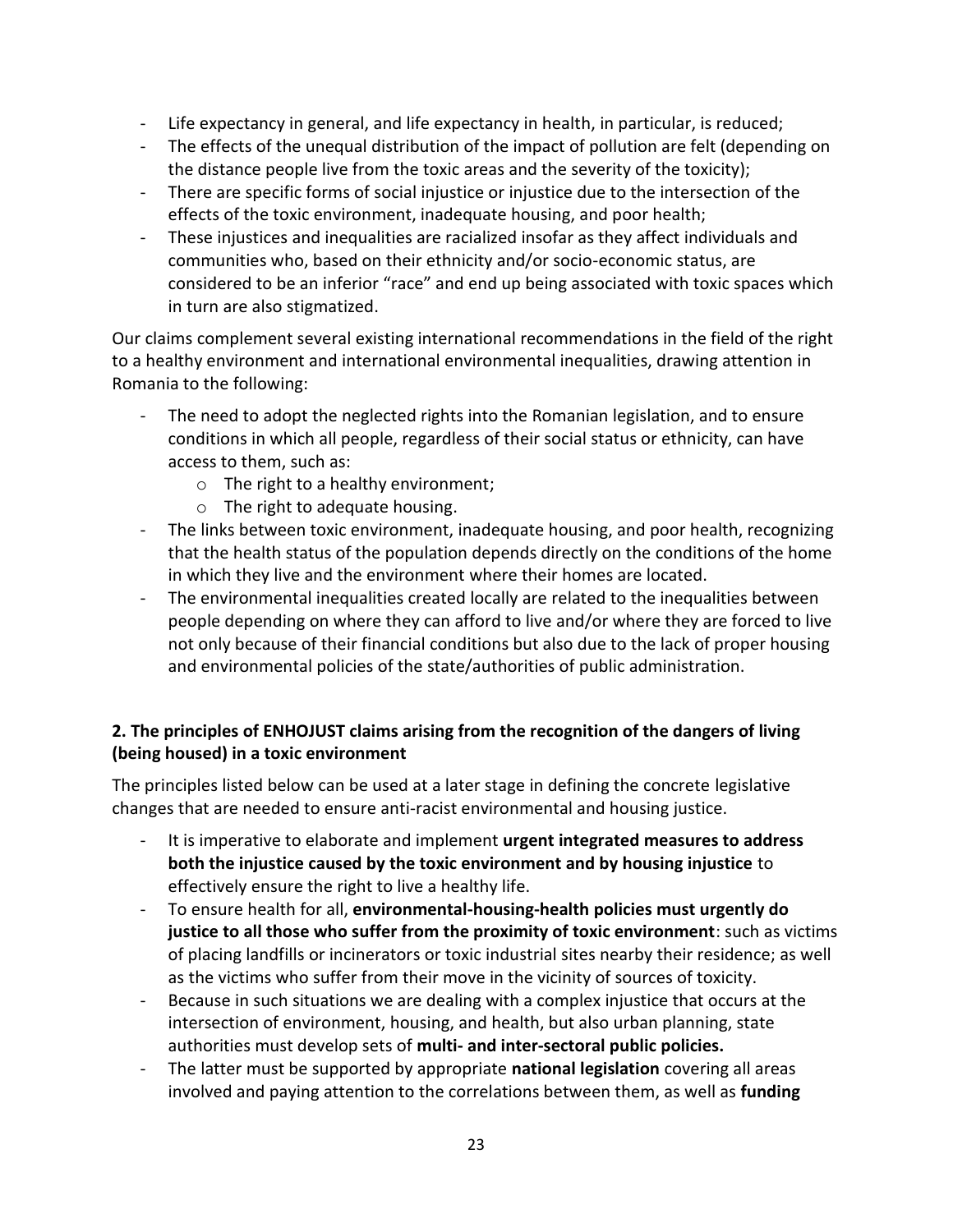**mechanisms** to ensure their implementation through **concrete multi-annual plans wherever they are needed locally**.

- Because the victims of living in a toxic environment are often and mainly from social categories that are considered, based on their ethnicity and/ or social status, less important than or inferior to other categories, such as impoverished Roma, **to ensure environmental and housing justice for all, there is also a need to combat institutional racism and its specific forms such as environmental racism and racism inherent in housing policies.**
- **The institutional gaps** in Romania, created in the space between prefectures, county councils, local councils, environmental protection agencies, environmental guards, public health departments result in the fact that **apparently, no institution is responsible for cases of living in a toxic environment.** For this reason, a review of the role of these institutions is also needed: **their responsibilities and modalities of their cooperation need to be established**, so that it becomes clear who is responsible or how several institutions are jointly responsible for the effects of the toxic environment on human health and life, and in specific cases of living in such an environment.

## **3. Obligations of the local public authorities regarding the right to a healthy environment, and in particular regarding the protection of the most vulnerable exposed to toxicity due to the environment in which they live (are housed)**

- Careful monitoring of air quality in several areas of the locality, as a starting point in the efforts to ensure a healthy environment for all the inhabitants.
- **Obligation to conduct permanent measurements of air pollution in residential areas in the vicinity of landfills, water pollution stations, or other toxic platforms**, paying attention to several elements, such as: hydrogen sulfide, methane gas, carbon dioxide, mercury, arsenic, cadmium, PVC, solvents, acids, lead, benzene or vinyl chloride, but also particulate matter PM2.5 and PM10. These measurements must also be carried out by public authorities, not just by the polluters, or the measurements of the latter must be supervised by an independent specialized commission.
- Having accurate **knowledge of pollution sources** in various areas, with great attention to toxic platforms.
- Take actions **to improve air quality** in the whole locality, paying close attention to toxic areas:
	- **Make accountable the polluting companies** in localities (penalties, refurbishment obligations, suspension of activity), to prevent, reduce and eliminate pollution that affects human health, and primarily those affected exponentially due to their living near toxic platforms.
	- **Inform people about the degree of air pollution**, and in cases that pose great dangers to their health, **take urgent measures in their favor**.
- Provide technical **assistance to people** most affected by pollution to support their **participation in housing and environmental decision-making processes:**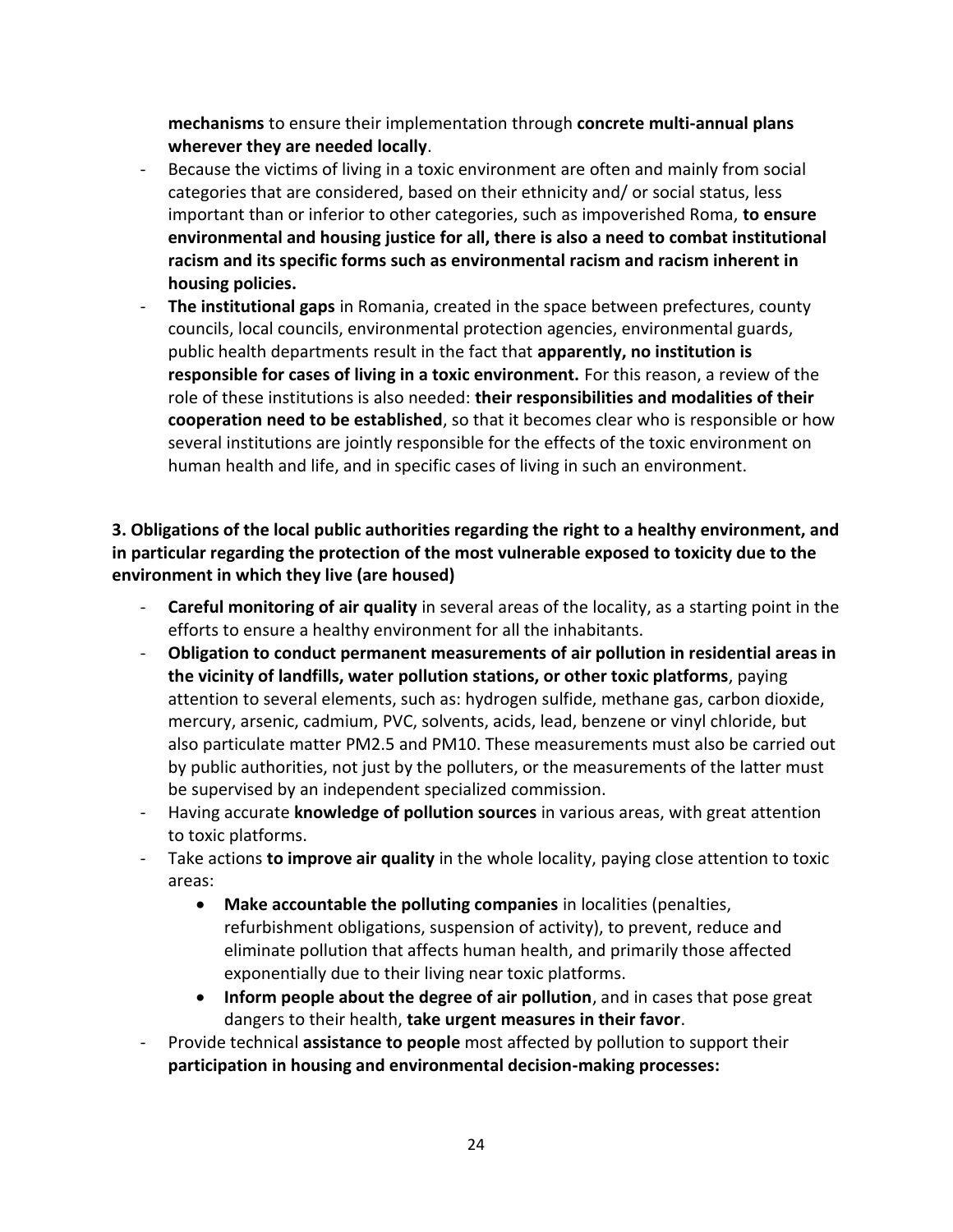- **Consulting**, and not just informing people about decisions on the use of land and the environment in their vicinity for various development projects, with particular attention to cases where infrastructure development or the location of an economic unit with polluting activities has a potential to harm the health of nearby residents.
- Implement clear and accessible **procedures, by which people can present their concerns to the authorities and recommend solutions** so that an infrastructure development project in their vicinity should protect them from possible negative effects and serve their interests.
- **Free screening tests** for the population affected by the toxic environment, to diagnose diseases in stages in which they can be cured.
- Supporting people living in toxic areas to have **access to medical tests and therapies** needed to treat aggravated diseases due to living in a toxic environment.
- Support victims of being housed in a toxic environment in their efforts to gain **access to justice**, and **to obtain compensation** from the institutions and companies responsible for the damage caused to their health and life.
- Adding to the **development strategies and plans of the localities one chapter on environmental justice**, which should include the above provisions and the concrete ways in which they could be implemented by local authorities.

## **4. Obligations of the local public authorities regarding the right to adequate housing, and in particular regarding the protection of the most vulnerable exposed to toxicity due to the environment in which they live (are housed)**

- Ensuring access to adequate housing for all in a clean environment through **a housing and environmental policy that prioritizes the interests of residents**, and not of the companies that profit from the construction of homes and from polluting economic activities. For this purpose, the following are required:
	- **Ensuring de facto access to adequate social housing in a healthy environment**, which provides affordable homes according to people's income, and where they can protect their health. All social categories eligible under the housing law should be taken into account in this matter, giving priority to the poorest with poor living conditions and/or being housed in toxic environments.
	- **Prevention of forced evictions** through integrated housing and social measures (social assistance and benefits).
	- **Prohibition of relocation of Roma and other poor or homeless people from other areas of the locality to a distance of fewer than 1000 meters from toxic platforms** (such as landfills, water treatment plants, or former/new hazardous industrial sites), and/or in areas with poorly developed or neglected infrastructure.
	- **Ensuring that each urban regeneration project has a housing program** because such projects do not only change the built environment but also the social structure of the population in areas undergoing major urban changes, therefore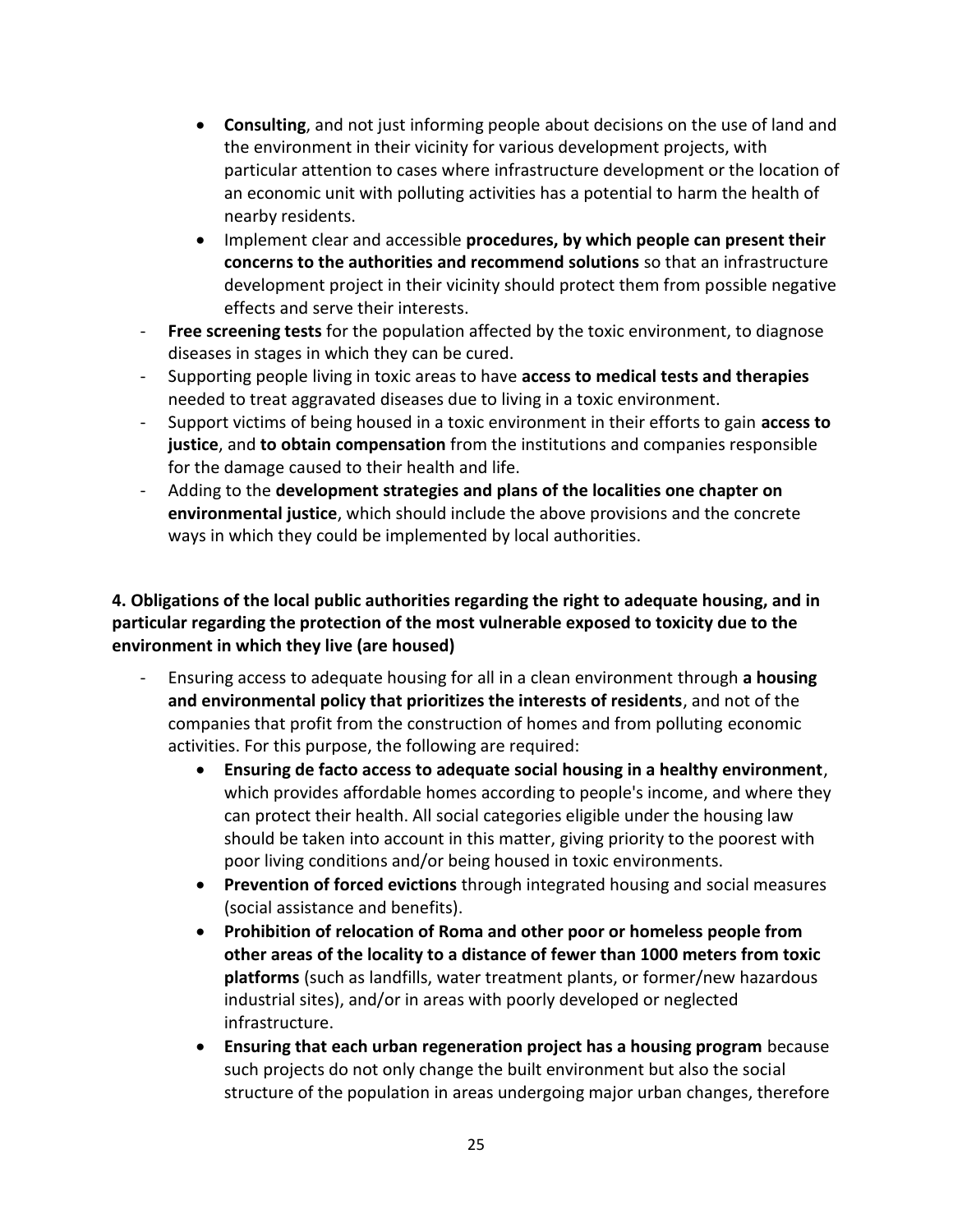there would be a need to protect the vulnerable victims of these transformations and provide them, as appropriate, with suitable housing alternatives.

- **Strict regulation of the use of hazardous land for residential purposes**, due to previous pollution or the current existence of toxic platforms.
- **Prohibiting the placement of platforms that pollute and whose activity emits toxic elements, less than 1000 meters from a formally or informally inhabited area.**
- I**mmediate relocation of persons/groups/communities living in toxic environments** to suitable dwellings in a healthy environment.

## **5. Concluding remarks: The obligation to ensure conditions for all people to achieve antiracist environmental and housing justice, or the right to live in a healthy environment**

In this report, we have presented the results of the research carried out by the ENHOJUST project to draw attention to and sound the alarm about **the dangers of living (being housed) in a toxic environment from the point of view of human health**, but also about the need **to combat institutional racism, including environmental racism**.

Then we made demands for both **environmental justice and housing justice**, arguing that in the case of living in a toxic environment it is necessary to connect the two sets of claims. In short, the claim based on our analysis is that of **an anti-racist environmental and housing justice as a form of social justice that combats environmental racism and injustice in all three components of the housing-environment-health nexus.** In the Introduction of the Report, we clarified all these concepts, respectively we elaborated the conceptual matrix that guided us in formulating the problem and the claims in the light of the analysis. We also reproduce it here: